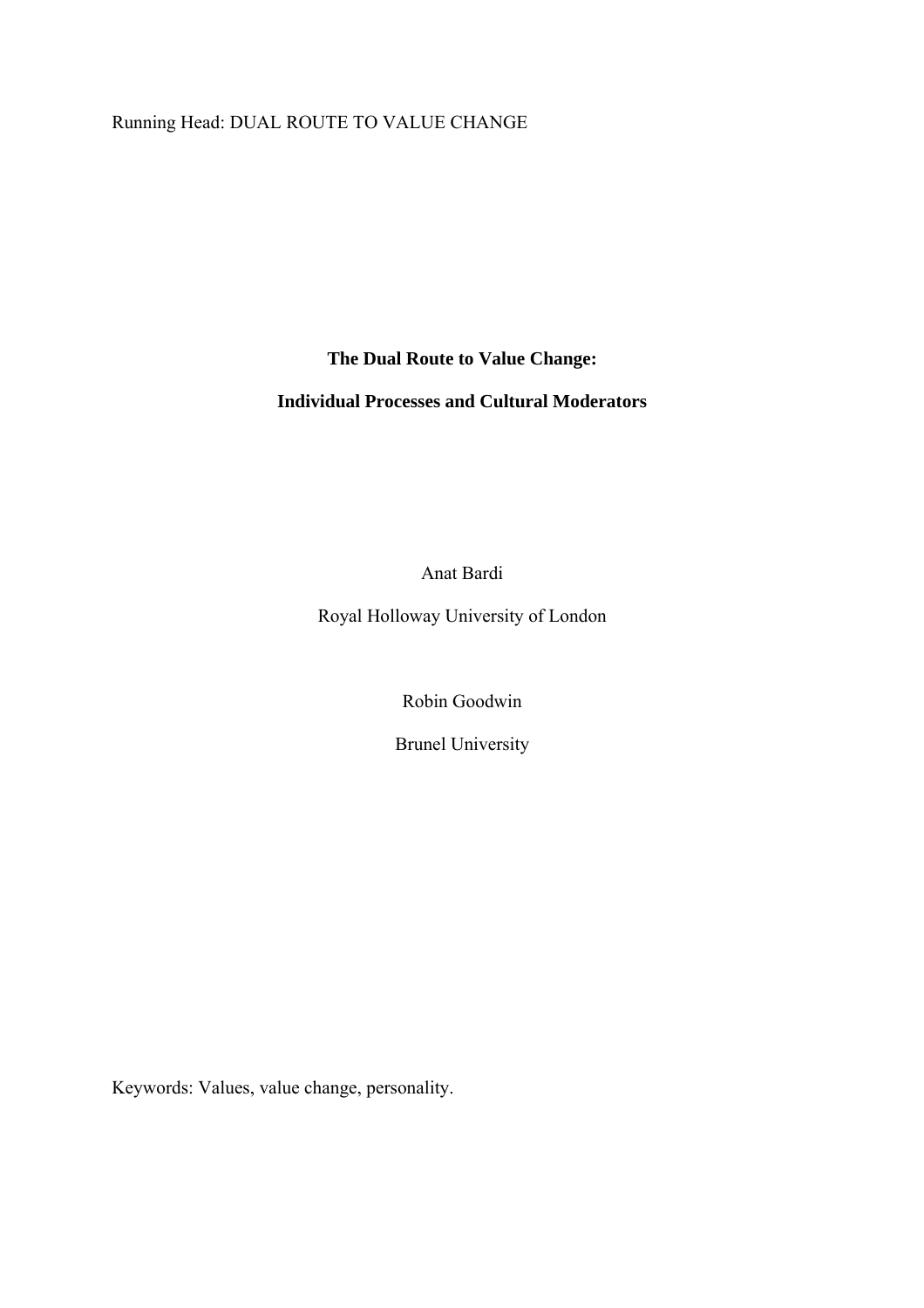#### **Abstract**

Understanding value stability and change is essential for understanding values of both individuals and cultures. Yet, theoretical thinking and empirical evidence on this topic have been scarce. In this paper we suggest a model outlining processes of individual value change. This model proposes that value change can occur through automatic and effortful routes. We identify five facilitators of value change (priming, adaptation, identification, consistency maintenance, and direct persuasion), and consider the moderating role of culture in each. In addition, we discuss the roles of culture, personal values, and traits as general moderators of value change. Evidence on the structure of value change and the effects of age on value change are also reviewed.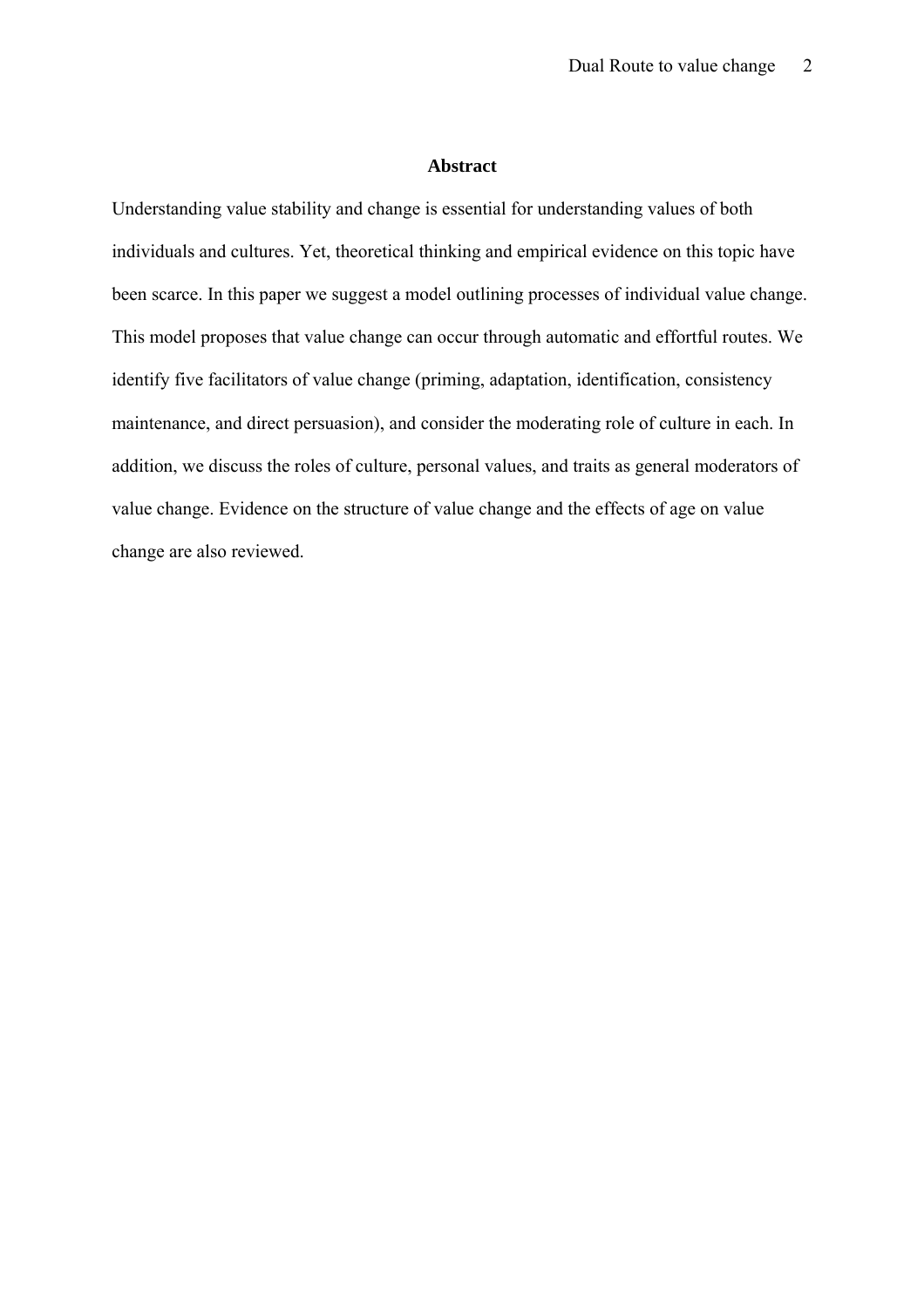Values are usually viewed as "relatively stable" (e.g., Rokeach, 1973, p. 11). Although the word *relatively* implies that values can change, the emphasis in the psychological literature has been on value stability, resulting with little theoretical thought and empirical research on value change (see also Hitlin & Piliavin, 2004). Indeed, some of the literature reports only minimal change in values (e.g., Feather, 1975; Lubinski, Schmidt, & Benbow, 1996; Schwartz, 2005). Yet other empirical evidence suggests that individual values can change more substantially (e.g., Kohn & Schooler, 1982; Rokeach, 1973; Sheldon, 2005). Hence, it is important to consider value change in a theoretical manner that might stimulate empirical research. The current paper proposes a model of such change. We begin by introducing values and defining value change. We address methodological issues in studying this topic. We then propose a model of value change and consider facilitators of value change; the structure of value change; and moderators to the process of value change including culture, personal values, and personality traits.

#### **Values**

 We introduce values focusing on value characteristics used later in this article. Values convey what is important to people in their life (e.g., achievement, security). They guide perception, goals, attitudes, and behavior (reviewed, e.g., in Bardi, Calogero, & Mullen, 2008; Maio, 2010; Roccas & Sagiv, 2010). Hence, values serve as motivators, similarly to needs (e.g., Schwartz, 2004). They are ordered in a personal hierarchy of importance, and the location of a value in that hierarchy determines perception and behavior (e.g., Rokeach, 1973; Schwartz, 1992).

 As suggested by many (e.g., Kluckhohn, 1951; Meglino & Ravlin, 1998; Rokeach, 1973; Schwartz, 1992), values probably develop as a joint product of the individual's needs, traits, temperament, culture, socialization, and personal experiences (see supporting evidence, e.g., in Calogero, Bardi, & Sutton, 2009; Knafo et al., 2008; Kohn & Schooler, 1982; Roccas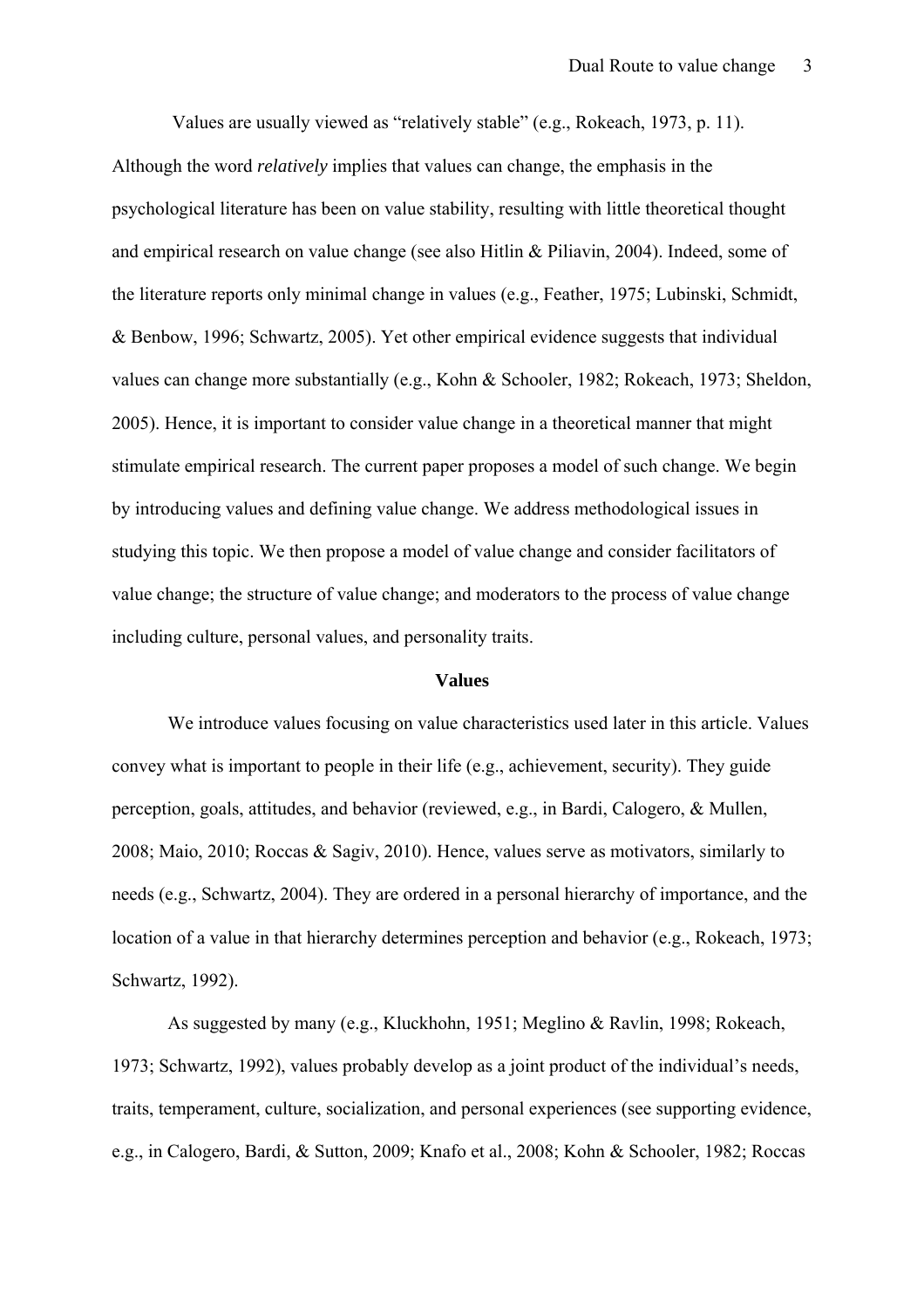et al., 2002; Schwartz, 2004; Verkasalo, Goodwin & Bezmenova, 2006). Unlike needs and to some extent also traits, there is an element of choice in values (Roccas et al., 2002). That is, people may actively decide how important certain values are to them.

 Values are viewed as central aspects of the self (e.g., Brewer & Roccas, 2001; Rokeach, 1973), and hence are expected to be less amenable to change than attitudes and needs (see, e.g., Konty & Dunham, 1997). Maio (2010) views them as mental representations and Schwartz and Bilsky (1987) defined them as cognitive structures (beliefs) that can be retrieved from memory when needed. Hence, people know what their values are and they can be measured directly by asking people to rate their importance. This is similar to the understanding of attitudes. Still, values may often operate without consciousness (Schwartz, 1996). For example, people may behave according to their values without being consciously aware of the motivating force of their values at the time of action (see Bardi & Schwartz, 2003).

#### **Types of Value Change and their Assessment**

We employ a phenomenological definition of value change, based on the notion above that people know what their values are, hence values can be measured by asking people directly to rate their values. We therefore define *value change* as a change in the importance of a value, evident in a change in the rating or ranking of a value on a questionnaire. This can be a short-term (temporary) change, such as in the response to an experimental manipulation, or a long-term change.

 Drawing on work in personality change (see, e.g., Biesanz, West, & Kwok, 2003; Caspi, Roberts, & Shiner, 2005), it is possible to address different types of changes in values, mainly mean level changes and intra-individual changes. *Mean level changes* in values refer to changes in the average value importance in a population. For example, Hofmann-Towfigh (2007) has found in a longitudinal study with adolescents in Germany that power and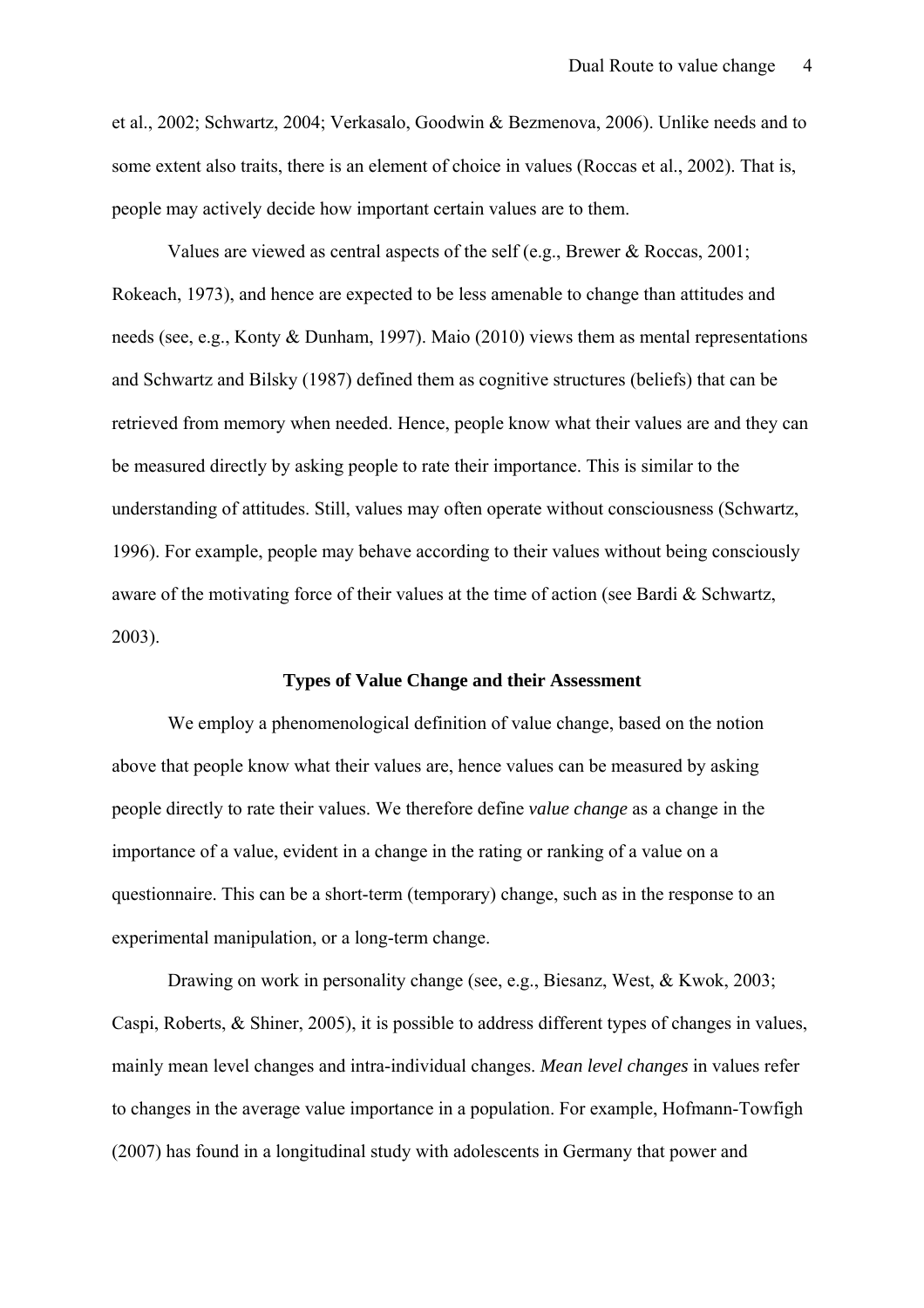achievement values became more important whereas benevolence and universalism values became less important over the course of a school year. Such research designs are typically analyzed by ANOVA, regression, or structural equation modeling, depending on the research question. If they are conducted over a number of times of assessment they can be analyzed using hierarchical linear modeling and growth curve models (see detailed explanation in Biesanz et al., 2003).

A weaker but still somewhat valid design for studying mean level changes in values is the comparison of values of matched samples across times. For example, Verkasalo et al. (2006) compared the values of matched groups of Finnish school children and university students before and after the 9/11 attacks. They found an increase in the importance of security values and a decrease in the importance of stimulation values in the aftermath of the attacks. Most of the research on value change has been done using matched samples.

 Mean level changes in values as a function of age have also been studied by correlating age with values (Schwartz, 2005). Yet, a threat to internal validity in this design is the possibility that age differences in values may be a result of societal events that have occurred at some points in time (e.g., wars) and have affected the values of a certain cohort (see more detailed discussion in Schwartz, 2005). Hence, the observed age differences may not reflect age *per se* but cohort differences.

A second type of value change is *intra-individual change* (also termed rank order change/stability). This type of change refers to individual differences in value change, creating changes in the rank order of individuals on the importance of a certain value. For example, if the importance of achievement values increases for some and decreases for others, then the order of participants on a continuum of these values changes. This type of change is often analyzed by longitudinal correlations (test-retest), and may also be analyzed using intra-class correlations. However, caution should be used in interpreting these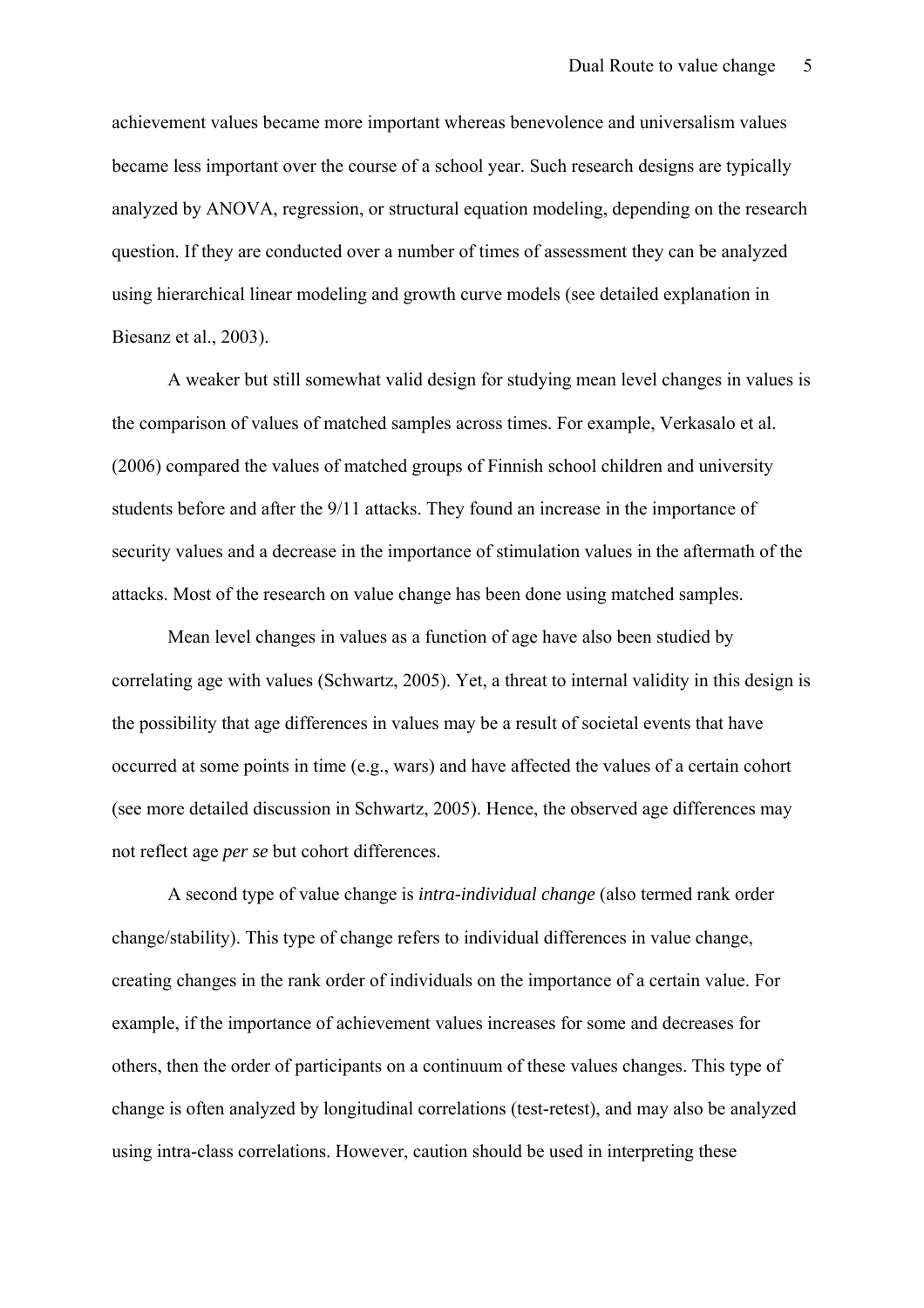correlations, as they are influenced by the internal reliabilities of the value indexes. Values typically differ in their internal reliabilities. For example, in the Schwartz Value Survey (Schwartz, 1992) universalism values tend to have relatively high internal reliabilities whereas tradition values tend to have relatively low internal reliabilities (see Schwartz, 2005). Hence, a high longitudinal correlation of universalism values compared with a lower longitudinal correlation of tradition values may simply stem from their differences in internal reliability.

It is also possible to consider both types of change in the same analysis. Biesanz et al. (2003) explain how to conduct such statistical analyses. This possibility has never been employed in research on value change.

#### **Forces that Foster Value Stability and Proposed Routes to Value Change**

 Janoff-Bulman (1989) conceptualized world-views and their change in terms of schemas and schema change. Building on his ideas, we suggest that value change can be understood in a similar way. Specifically, as values are cognitive structures that function as central aspects of the self, they can be understood as central schemas with an over-arching effect on perceptions, goals, attitudes, and behaviors (see also Feather, 1975; Hitlin & Piliavin, 2004). Central schemas are generally resistant to change because people tend to forget events that are incongruent with their schemas, remember better events that are congruent with their schemas, and reinterpret events to fit their existing schemas (see reviews in, e.g., Cooper & Shallice, 2006; Janoff-Bulman, 1989). Therefore, values are likely to be generally resistant to change. Moreover, it has been suggested that values often operate as 'truisms' (Maio & Olson, 1998). That is, people often hold values that they do not think about in depth. As they do not devote much thought to their values, they do not normally challenge their values, rendering values as stable by default.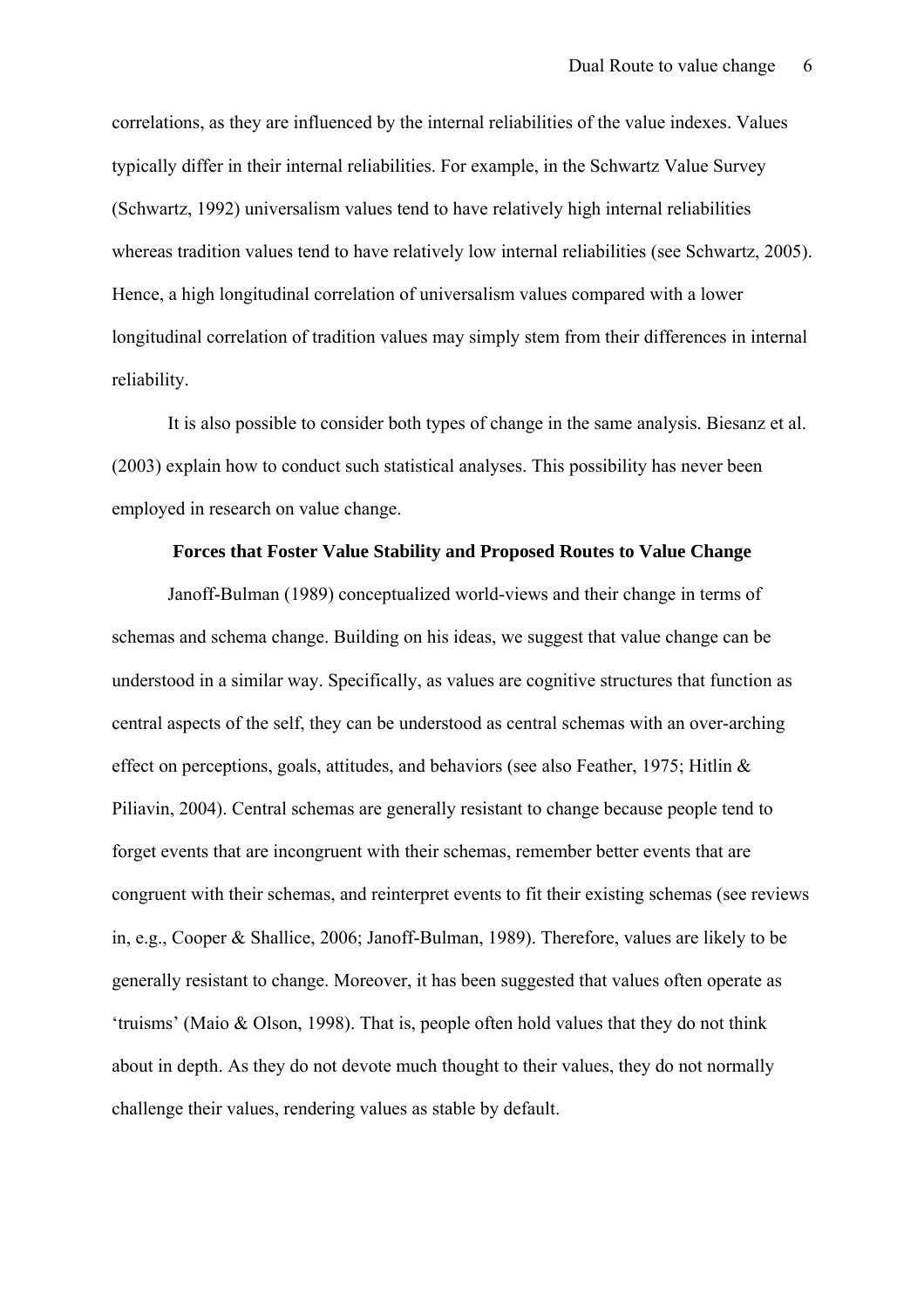Still, previous research suggests that values do change sometimes. How might this happen? The rationalization above implies that value change involves schema change. Similarly to the understanding of attitude change (Chaiken, Liberman, & Eagly, 1989; Petty & Cacioppo, 1986), value change may result from both automatic and effortful processing. We next outline the routes we suggest to value change, illustrated in Figure 1. We suggest two main routes to value change – an automatic route and an effortful route. We separate between processes that lead to the initial value change (phase 1 in the figure) and processes that lead to long-term value change (phase 2 in the figure). Paths with dashed lines indicate routes that occur only under certain conditions, as we explicate below. Facilitators to each route are portrayed in dashed boxes with arrows that point to the routes through which they operate.

#### *Routes to Initial Value Change (Phase 1)*

 Figure 1 presents the model we propose for value change. As values are stable by default, we suggest that an event might start the process of change. Hence, the process of value change is likely to start with environmental cues, represented in the figure by an oval to distinguish this external event from all other events in the figure. Environmental cues can either automatically prime certain values without much awareness to the prime, or they can bring to awareness a challenge to the existing values.

*The automatic route to initial value change***.** Building on the idea of values as schemas and the spreading activation model (Collins & Loftus, 1975), certain environmental features may be associated in memory with certain values (e.g., the English language may be associated with individualistic values). An environmental cue (e.g., hearing English) may prime a certain schema thereby leading to a response to the event using this schema. This primed schema may include values that the individual does not hold as particularly important (e.g., individualistic values), but at the time of activation these values may affect response to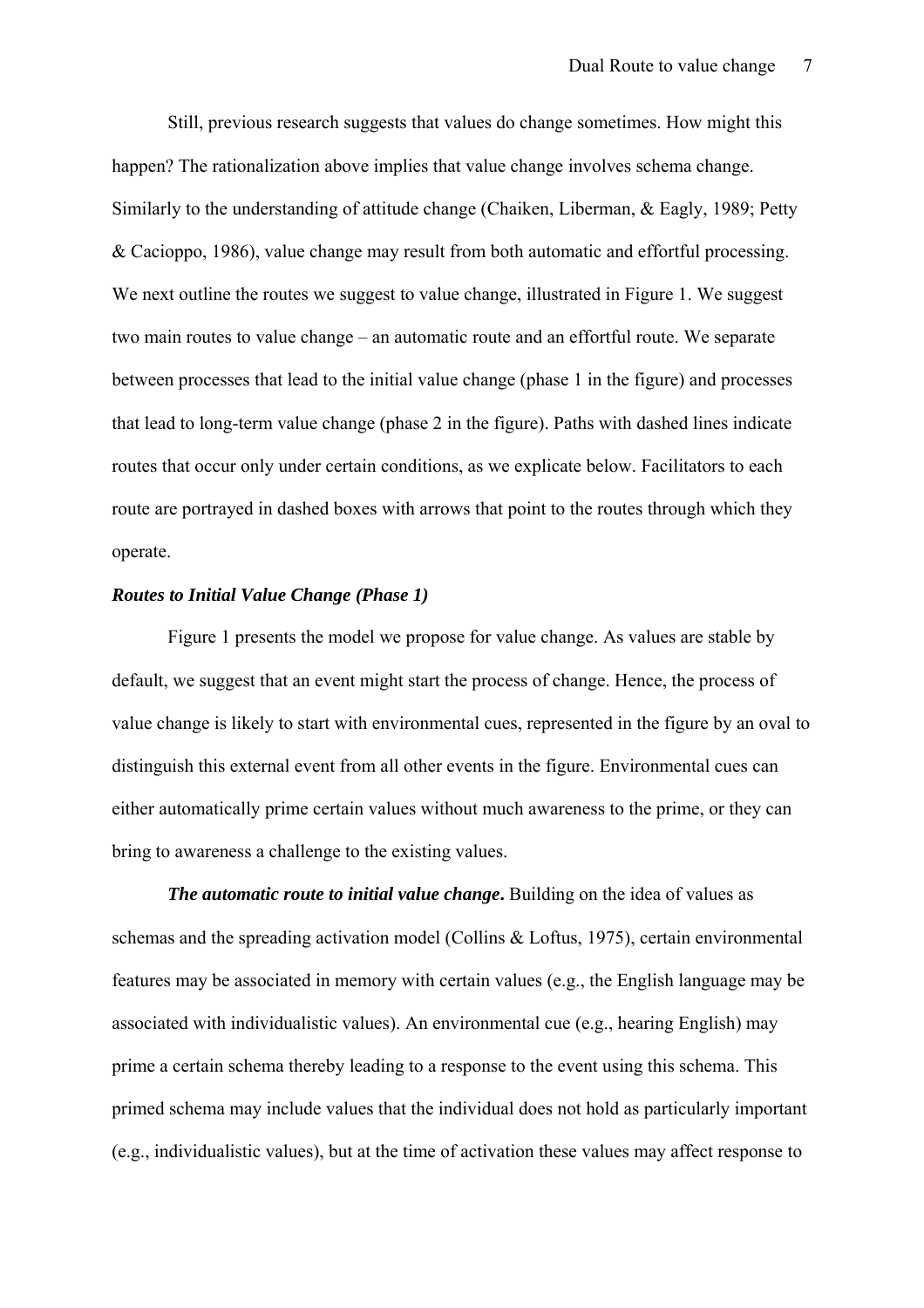the event due to the activation of the schema. To illustrate, a newcomer from a collectivistic culture who recently arrived to an individualistic country is offered by her local flat mate to go to a pampering spa. As the offer is communicated in the local language, it automatically activates individualistic values such as hedonism rather than security values that would lead to considerations of costs. This automatically strengthens the links of schemas that include hedonism values. The automaticity of this process enables initial value change, because the potential for resistance to value change is minor.

*The effortful route to initial value change.* Environmental cues may directly invoke thinking about values. This may lead people to challenge their values, re-evaluate their importance, and as a result possibly change them. Hence, this route to value change involves awareness and effortful processing. Maio and Olson (1998) indeed found that making people elaborate on the reasons for their values induces value change. This effect was later established in many experiments (reviewed in Maio, 20[1](#page-38-0)0).  $\frac{1}{1}$  However, values that were held with established cognitive support did not change, as people were able to elicit counter arguments for the value-change messages (see Maio, 2010). Because in this route people are aware of the possibility of value change they may resist this change and therefore prevent it. Thus, challenging values may be a pre-requisite for the effortful route to value change but is not sufficient. Moreover, value challenging may not always lead to thinking about the value, as people may reject the value-challenge message immediately. This may happen if challenging the value poses a great threat to the individual (such as challenging tradition values for an extremely devout person). Therefore, this path in Figure 1 is portrayed as a dashed line to indicate a route that occurs only under certain conditions.

In Maio's (2010) research, participants are typically asked to write reasons for their values, and this brings values to awareness, causing people to actively challenge their values. In real life, such value challenging may occur as a result of a direct value message such as in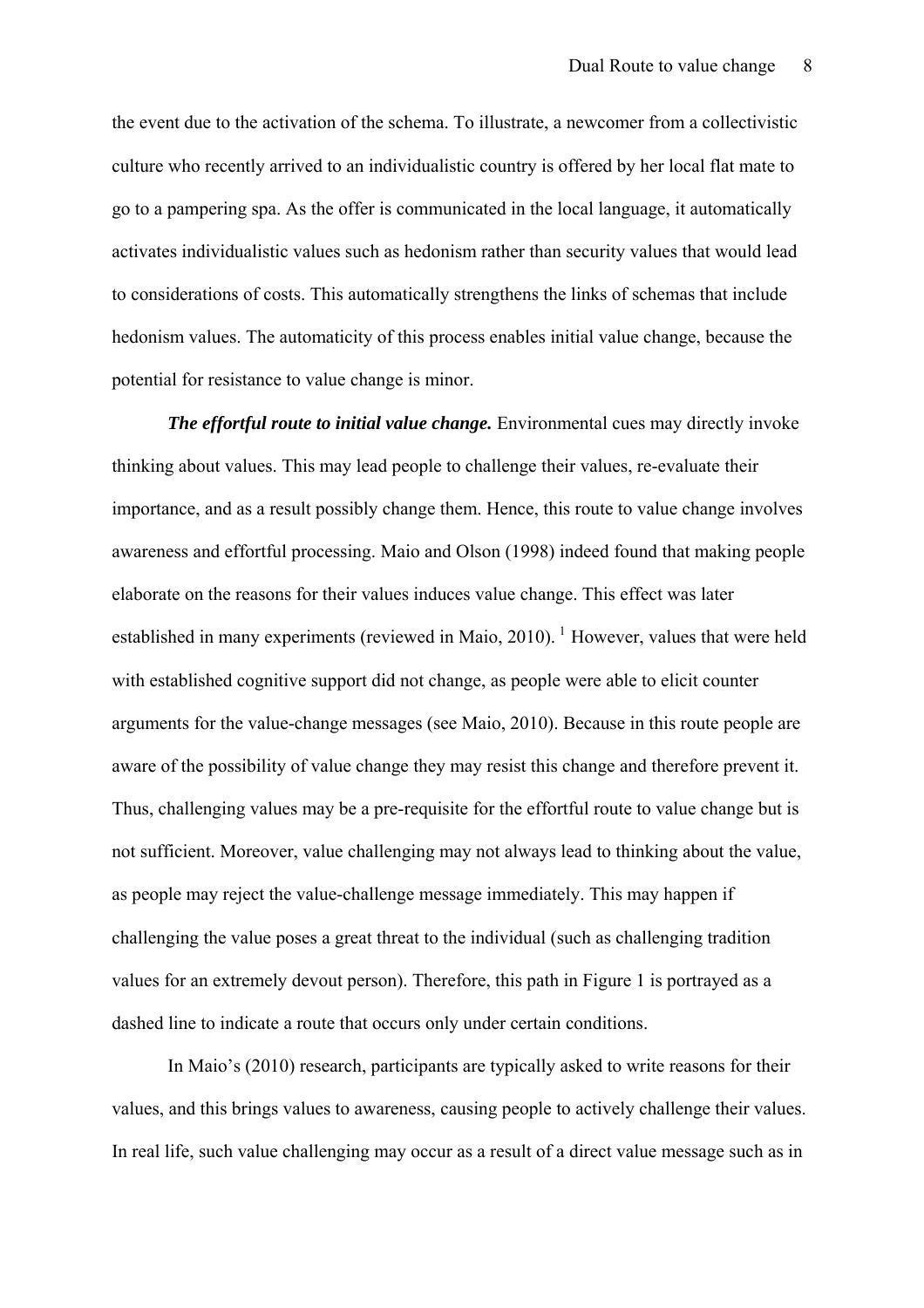the media, in education, or coming from any other socialization agent (parents, peers, etc). To illustrate, Krishnan (2008) suggested that the university MBA program conveys an application-oriented approach that could challenge students' existing values. And indeed, two longitudinal studies following MBA students throughout their studies revealed an increase in self-enhancement values and a decrease in self-transcendence (pro-social) values (Krishnan, 2008).

The literature on attitude change suggests that direct persuasion messages often result in resistance (reviewed in Aronson, 1999). With regard to values, there is likely to be even more resistance than with attitudes, because values are more central to the self-concept (see Brewer & Roccas, 2001; Rokeach, 1973). For this reason, we believe that most of the value change is not due to direct persuasion attempts. More successful ways in which the effortful route to value change may operate are outlined below in discussing facilitators of value change.

# *From the automatic to the effortful route to initial value change.* As can be seen in Figure 1, the automatic priming of a value may result in actively thinking about the value. This may happen if the cue is very strong or occurs repeatedly. It may increase the salience of the value to such an extent that would cause awareness of the value (for various levels of automaticity see Bargh, 1994). For example, a cultural prime such as role expectations may lead to actively thinking about the implications of such role expectations to one's core values. Such contemplation may result in value change. Hence, a process that started as automatic may continue with awareness leading to an effortful route to value change.

#### *Routes to Long-Term Value Change (Phase 2)*

 So far we have addressed routes to initial value change. However, the resistance of schemas to change implies that such initial change is likely to be temporary. Because people do not normally think about their values they should typically operate quite automatically in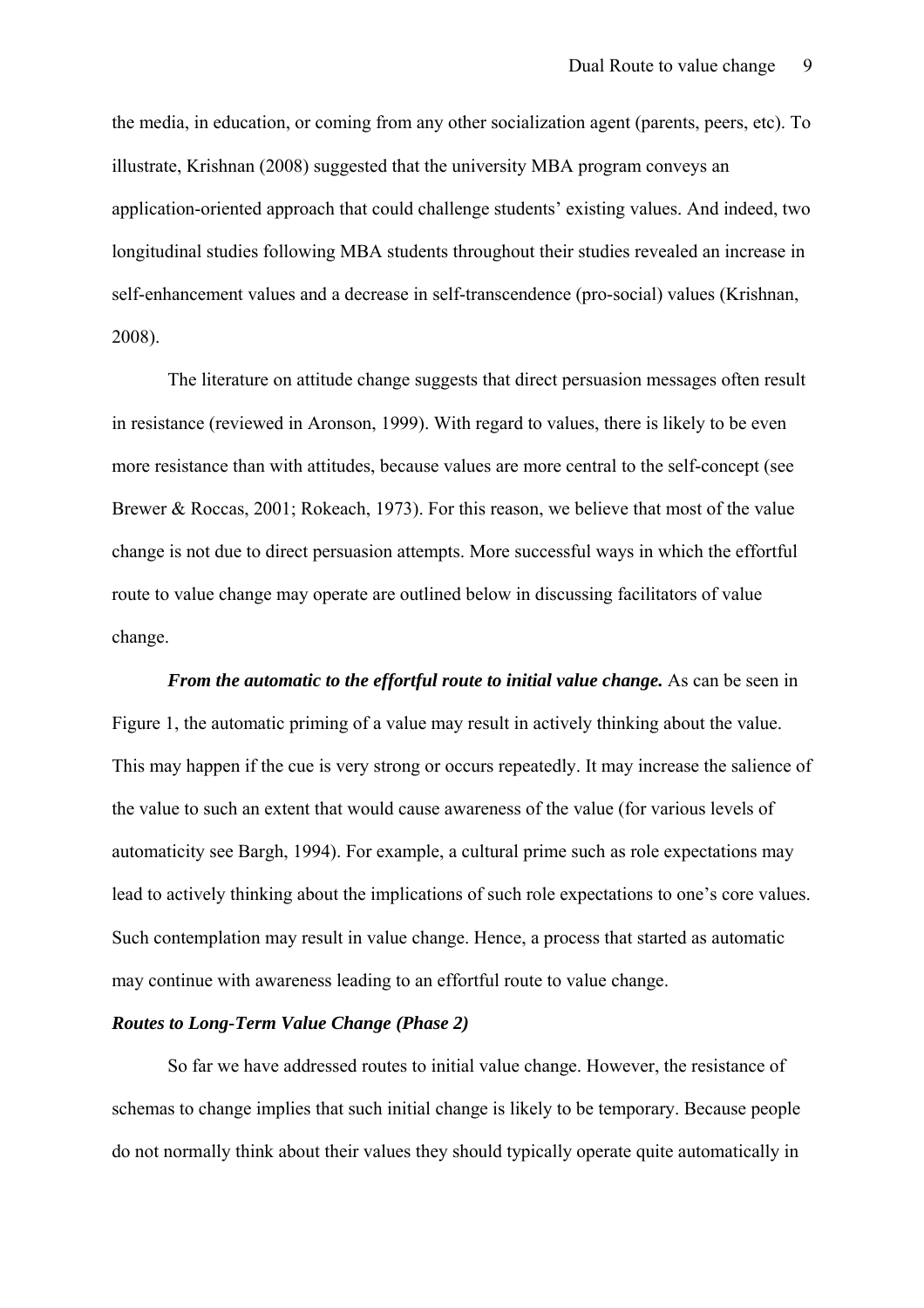affecting perception and behavior. Thus, even if a single event replaced the value schema with another schema in interpreting an event, later on central schemas (embedding personally important values) are still likely to exert the main effects on perception and behavior.

A similar process is likely to occur for the effortful route resulting from a direct challenging of values. Specifically, any single event might challenge values once causing a temporary change in values. But as life goes on and people do not constantly think about their values, the original values are likely to continue to operate in affecting perception and behavior. Hence, the default might be a temporary change in values. Still, research suggests that longer term changes in values do occur sometimes. Therefore, we outline below possible ways by which the automatic and the effortful routes to value change may operate in preserving the initial value change and thereby creating long-term change.

*The automatic route to preserving initial value change.* We propose that for a value to change permanently through automatic schema change, primes leading to the same alternative schema need to operate repeatedly, gradually strengthening the links of the schema to other schemas, until the alternative schema becomes central and therefore quite dominant in affecting perception and behavior. Using the example of language and values, when a person moves to a new country the same cultural primes of the new culture (e.g., language) occur on a daily basis, thereby strengthening links of the initially weak schema related to values of the new culture. This in turn can lead to value change.

*The effortful route to preserving initial value change***.** For a challenge in values to change values permanently, values need to be challenged repeatedly in the same direction. After the initial effortful processing and initial value change, these similar challenges may remind the person about the previous conclusion of value change. With every reminder the value schema is likely to be strengthened until it gradually becomes stronger than the previous schema, resulting in long-term value change.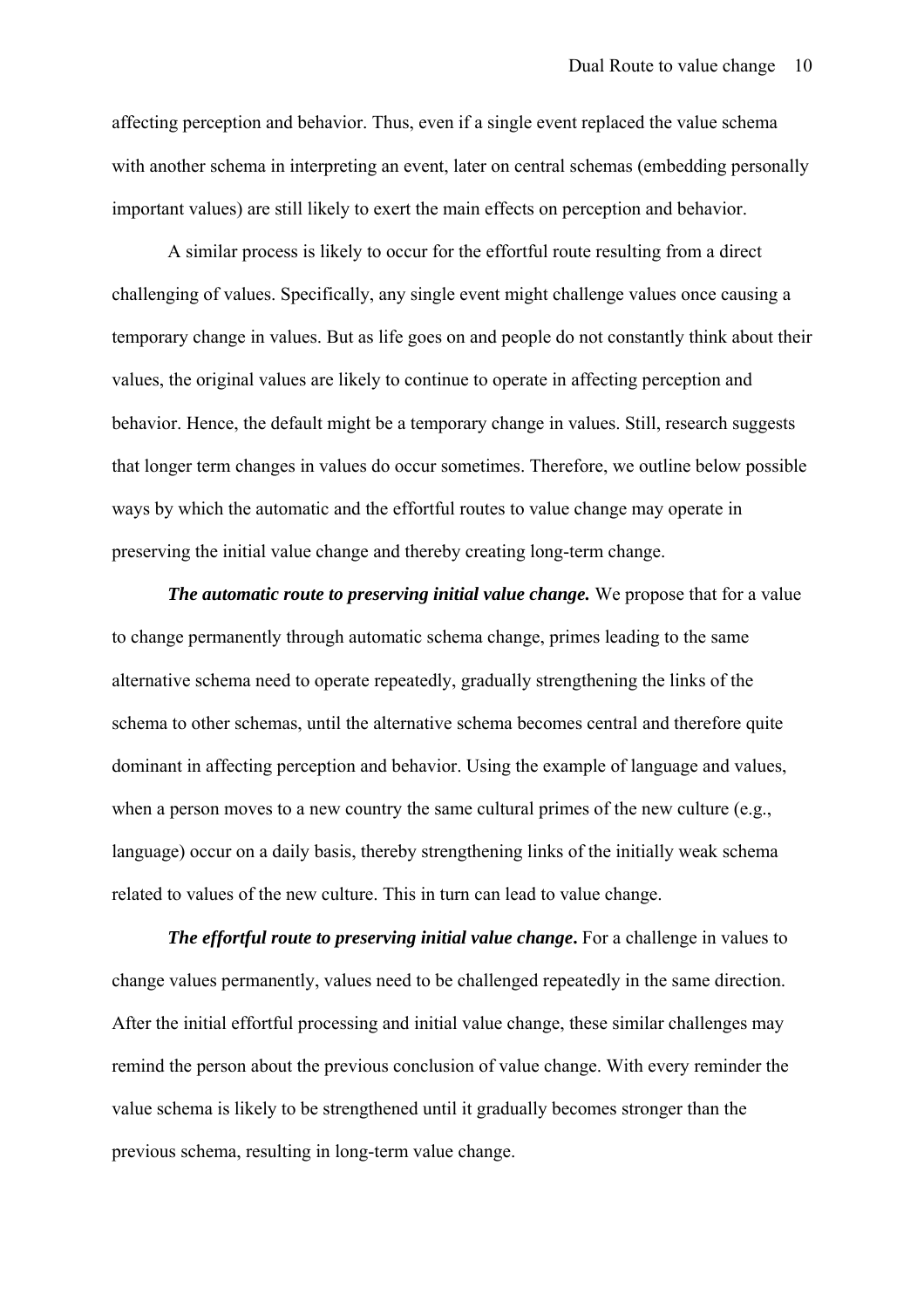On occasion, one event of value challenging may be sufficient to cause permanent change in values. This could be when the initial value-challenging event has led to much thought, including relating the value to different life situations thereby strengthening the schema, resulting in deep conviction. Hence, when the person is later reminded of the value, he or she may remember the arguments for the value and his or her new view on it. This could happen after a long discussion with others regarding the value, as part of a social gathering or as part of an intervention program (at schools, as part of socialization to an organization, etc.).

*A comparison of the proposed model to dual route models of attitude change.* Our model is similar to two well-known models of attitude change, namely the elaboration likelihood model that suggests the central vs. peripheral routes to attitude change (Petty  $\&$ Cacioppo, 1986) and the heuristic-systematic model of persuasion (e.g., Chaiken et al., 1989). The systematic (or central) route to attitude change is parallel to our effortful route to value change, as both require conscious effortful processing of relevant information in order to make a decision regarding the attitude or the importance of the value. The heuristic (or peripheral) route to attitude change is similar to our automatic route to value change in that they both involve primarily automatic processing. However, in the heuristic (or peripheral) routes to attitude change people attend to peripheral aspects of the persuasion message (such as attractiveness of the message conveyer) whereas in the automatic route to value change the actual value is activated by environmental cues.

For theoretical clarity, we have discussed the automatic and the effortful routes separately. Yet in practice, both processes might occur concurrently as we specify below. In addition, each person may experience some value change through the automatic route and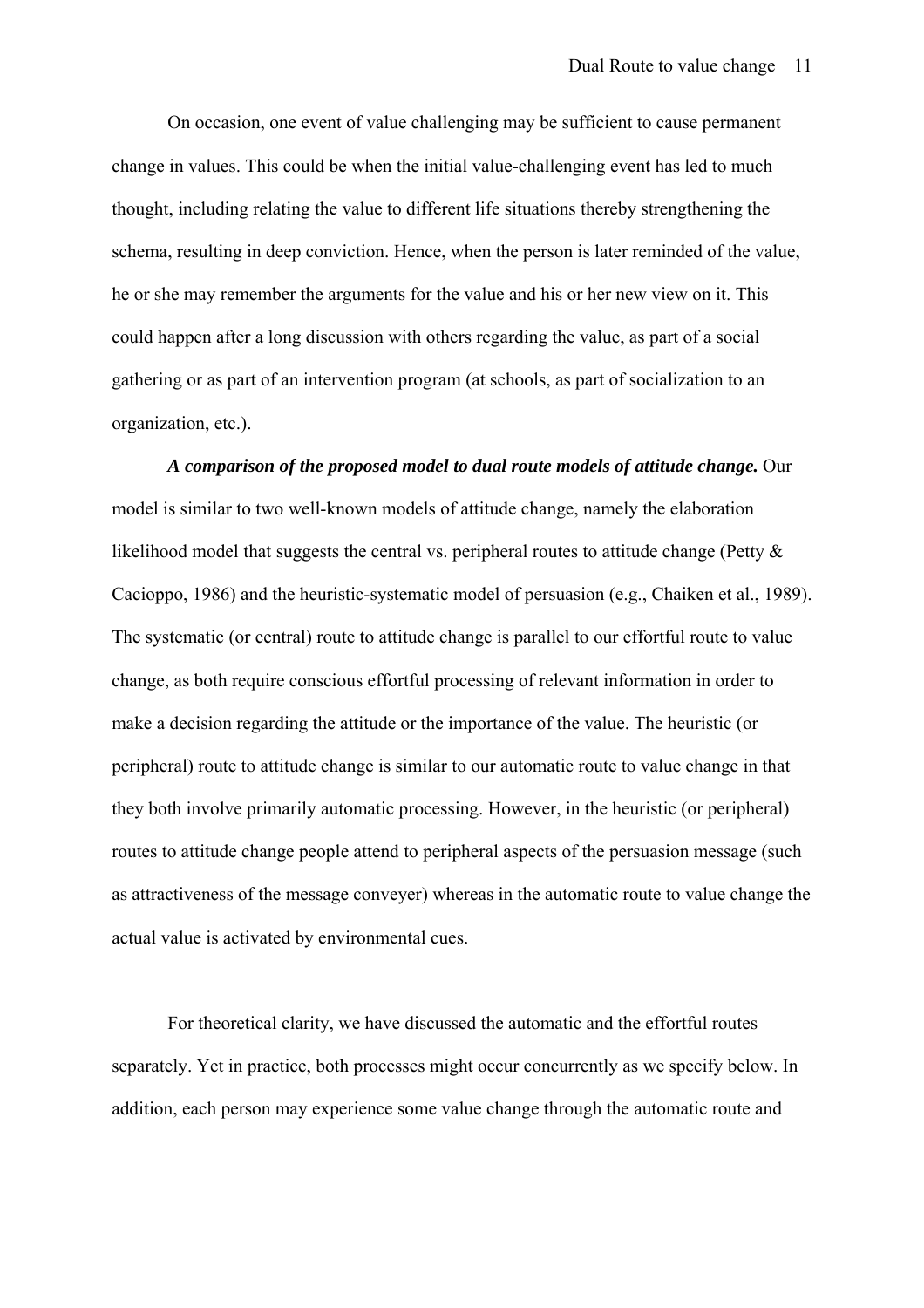some through the effortful route. We elaborate on these ideas further as part of discussing processes of value change instigated by specific facilitators of change.

#### *Facilitators of Value Change*

We review five facilitators suggested in the literature as instigating value change: priming, adaptation, identification, consistency maintenance, and direct persuasion attempts. Last, we discuss age, not as a value-change facilitator per se, but as a factor affecting the time in which value changes are more probable. At the end of addressing each facilitator we suggest possible ways in which culture may moderate the processes linked with each facilitator. We end this section with suggestions for general moderators of value change including culture and individual differences in values and traits. Each of these facilitators may affect both intra-individual value change and mean-level value change. Specifically, if the process occurs only in some individuals, intra-individual value change is likely to occur. However, if the process occurs in the same way for an entire group of people (e.g., most immigrants change values in the same direction) mean level changes will be observed.

#### *Priming Processes*

We proposed that automatic schema change is likely to occur through repeated priming of an alternative schema (see Figure 1). An example is in research on priming individualism and collectivism. In a laboratory experiment, American and Chinese participants engaged in a task focused on thinking in terms of 'I' or 'we' and were presented with a story in which a person made a decision based on considerations of achievement (reflecting individualistic values) or family obligations (reflecting collectivistic values) (Gardner, Gabriel, & Lee, 1999). Participants then completed the Schwartz Value Survey (SVS; Schwartz, 1992). These primes led to higher mean-level importance of individualistic values in participants who were primed with an individualistic mind-set and higher mean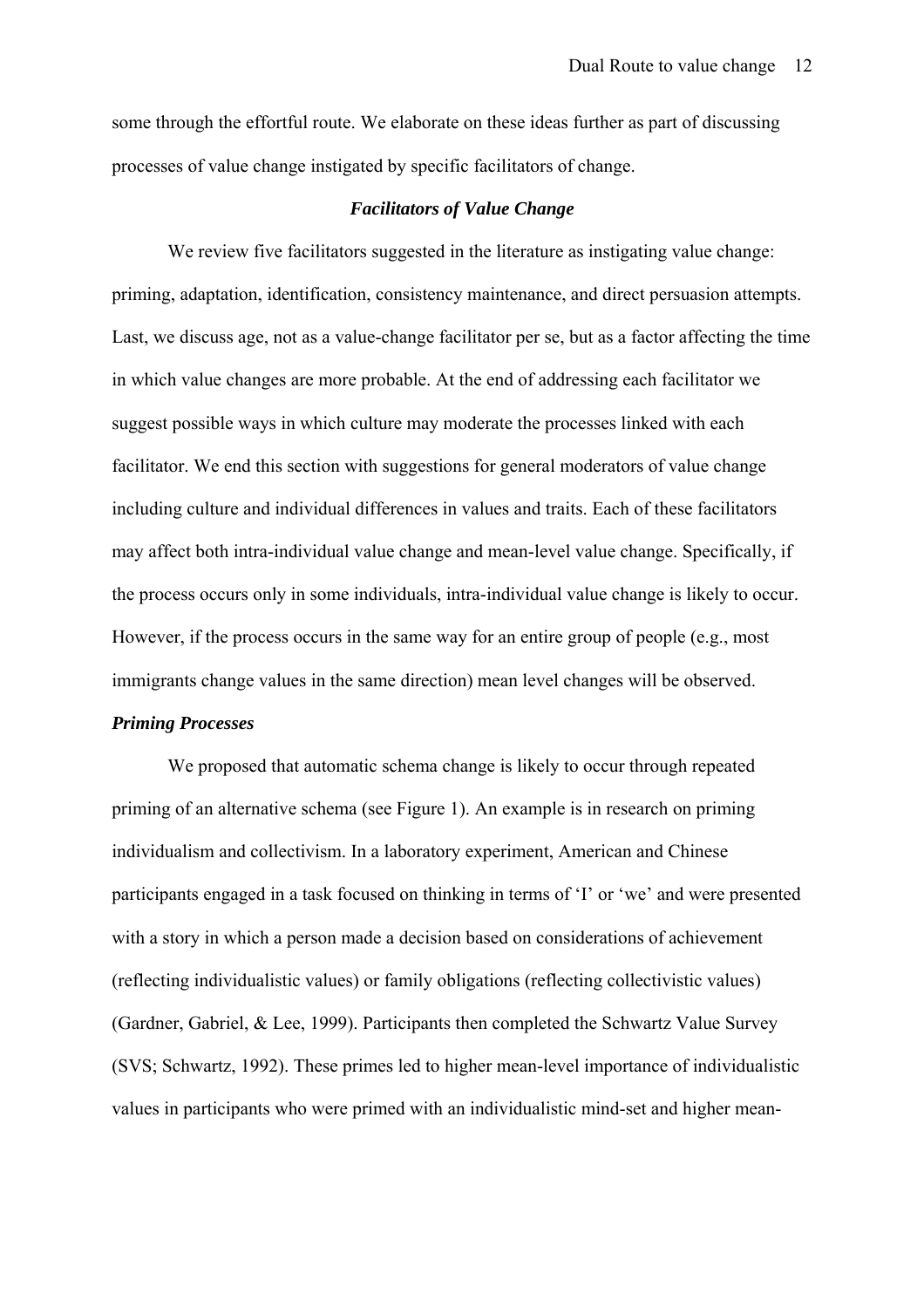level importance of collectivistic values in participants who were primed with a collectivistic mind-set.

According to Bond and Yang (1982), language can prime culture, as well. And indeed, the mean-level effect reported above was also achieved by simply completing the SVS in different languages. Specifically, Chinese participants fluent in English who completed the SVS in English prioritized individualistic values more than those who completed the SVS in Chinese (Ralston, Cunniff, & Gustafson, 1995).

Research on biculturalism is also informative here. Hong, Morris, Chiu, and Benet-Martínez (2000) suggested that biculturals (individuals who identify with two cultures) have two alternative interpretative schemas that reflect the two cultures they identify with. They found that environmental cues that symbolise one culture lead to interpretations that correspond with this culture, thus implying that cultural cues can activate the interpretative schema of this culture. Cultural environmental cues can be blatant, such as flags and language, or more subtle, such as role expectations (Benet-Martínez, Lee, & Leu, 2006).

Priming effects on values are not limited to priming culture. In a recent experiment, asking students in the UK to think about what it would be like to have a child resulted in greater mean-level importance of self-transcendence values (Maio, Karremans, Leygue, Gebauer, & Webb, 2008).

These studies demonstrate a temporary change in values as a result of priming. Do these findings challenge the existence of a generally stable value system? The studies reported above used between-subject designs, hence it is impossible to assess before-after within-person change in values. Yet, studies on bicultural individuals have found that although self-reports of personality traits shifted according to cultural primes, participants' rank order stability remained high (Ramirez-Esparza, Gosling, Benet-Martínez, Potter, & Pennebaker, 2006). As was found with regard to personality (e.g., Fleeson, Malanos, &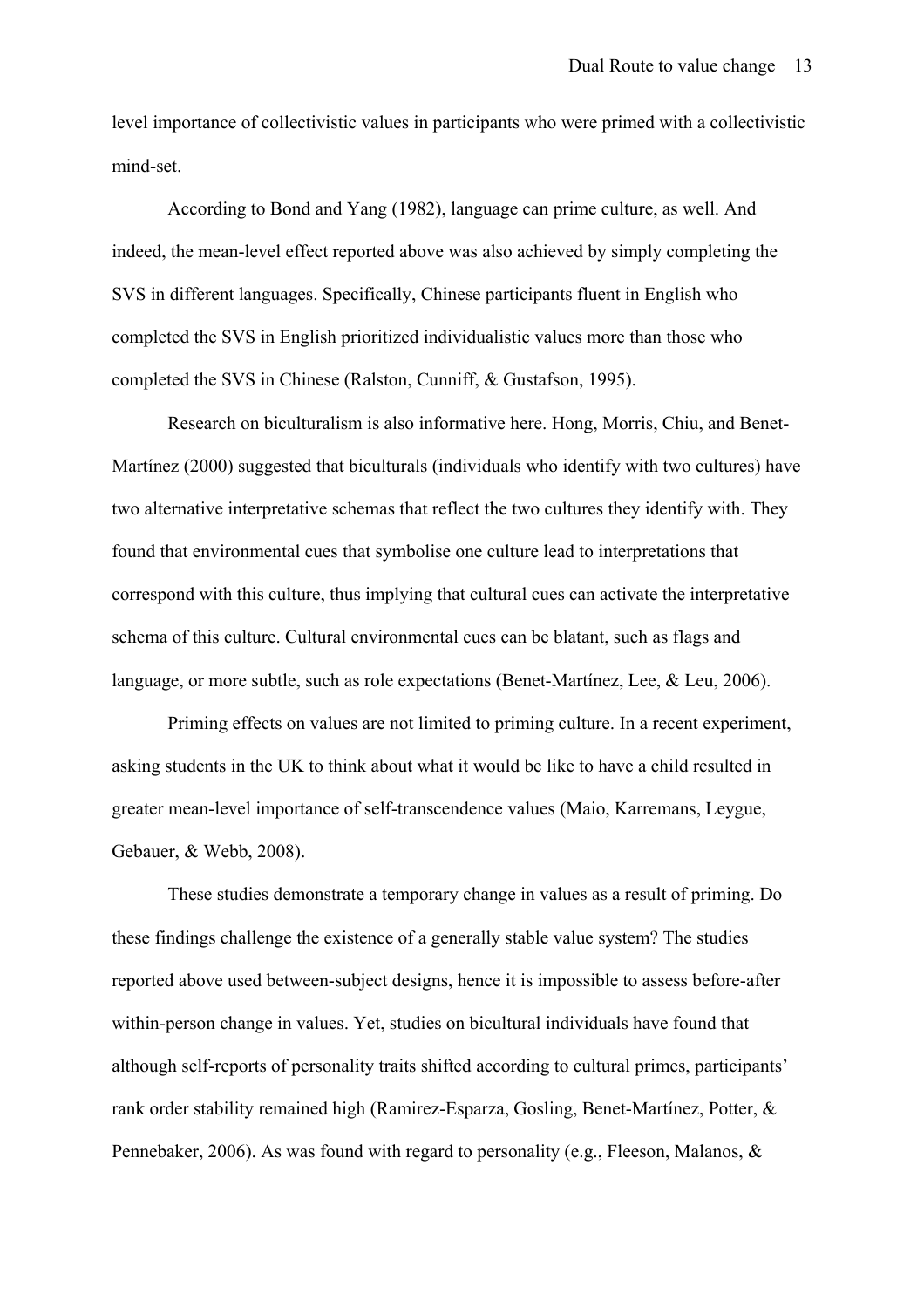Achille, 2002), it may be more useful to think of the value system as intra-individually variable around a mean with some individuals potentially less variable around their personal mean and others showing more variability around the mean. With this rationalization, it may be that biculturals tend to be relatively more variable around the mean as they may shift their value importance more readily as a result of priming cultural ques.

Changes in value importance as a result of a prime occurring once, however, are likely to be temporary. Yet if the same concept is primed repeatedly by a new life situation (e.g., parenthood) or by the environment (e.g., a new culture) a more permanent change in values may take place. This process may explain how biculturals may have acquired alternative interpretative schemas that correspond to their two internalized cultures, whereas monoculturals have only one dominant interpretative schema related to culture (see above).

*The moderation of culture***.** Would it make sense to expect cultural variation on the strength of the effect of this facilitator? Priming has been found to operate both in individualistic and in collectivistic cultures (see Gardner et al, 1999). Hence, we may expect that this facilitator would operate similarly across cultures.

#### *Adaptation*

Rohan (2000) suggested that life changes are likely to lead to value change. How might this happen? Life changes are accompanied by the occurrence of new environmental cues, such as a baby crying in the case of parenthood, or a new language in the case of moving country. We suggest that adaptation to new life situations leads to value change both through the automatic and the effortful routes.

With regard to the automatic route, we outlined above the implication that research into priming values has on value change as part of adapting to living in a new country and adapting to parenthood. The same process (with different values) may occur when one enters another new life situation, such as a new role at work, or a new organization.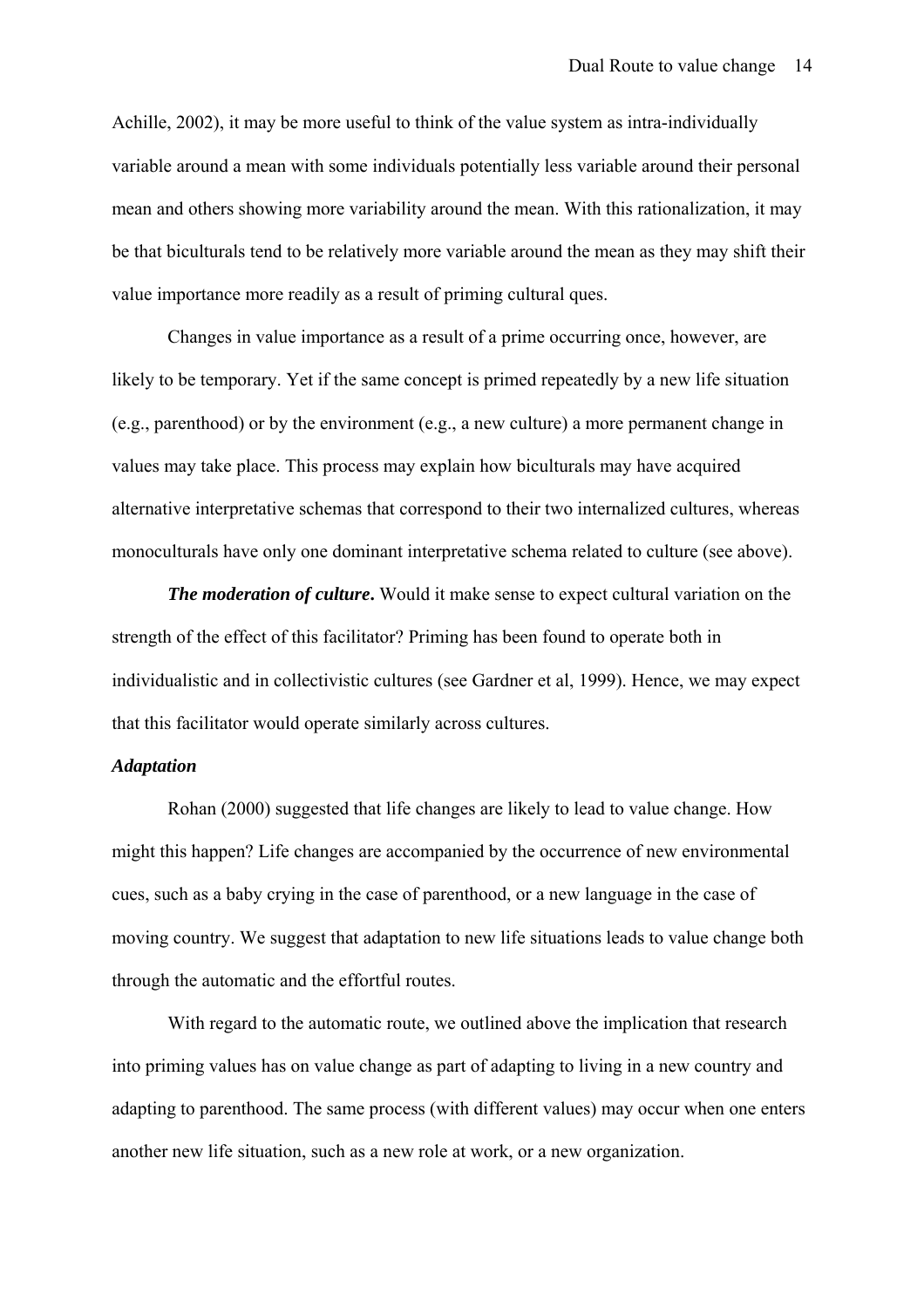A new life situation may also challenge the person's values, as previous values may not be adaptive in the new context. Hence, pursuit of important values may be frustrated, making these values salient and bringing them to awareness. This is likely to lead people to think about their values, which may cause value change through the effortful route. As this happens repeatedly, the person may reconsider holding this value and perhaps reduce its importance. In this context, Schwartz and Bardi (1997) suggested that people adapt their values to reinforcement contingencies in the environment. That is, people are likely to downgrade the importance of values that cannot be pursued, and they are likely to endorse values that are encouraged in their social environment (see also Schwartz, 2005). And indeed, Kohn and Schooler (1982) found in a longitudinal study that employees whose job conditions required self-directed work showed mean-level increase in self-directed orientation ten years later. Similarly, Danis, Liu, and Vacek (in press) found that inter-generational increase in openness to change values from before to after the communist regimes in the Czech Republic, and this change was attributed to the need for openness to change in postcommunist work environments. Returning to the example of the acculturating individual, rewards in a new culture may emphasize individual rather than collective outcomes (emphasizing, for example, achievement values), thereby rendering individualistic values more adaptive.

 Schwartz and Bardi (1997) also suggested that this process of downgrading the importance of values that cannot be pursued is not likely to occur for all values. Some values are likely to be based on Maslow's (1954) deficit needs (Bilsky & Schwartz, 1994). This is particularly true for security values. For these values, inability to fulfill them would not cause their abandonment. On the contrary, it would create greater need that would lead to an increase in the importance of security.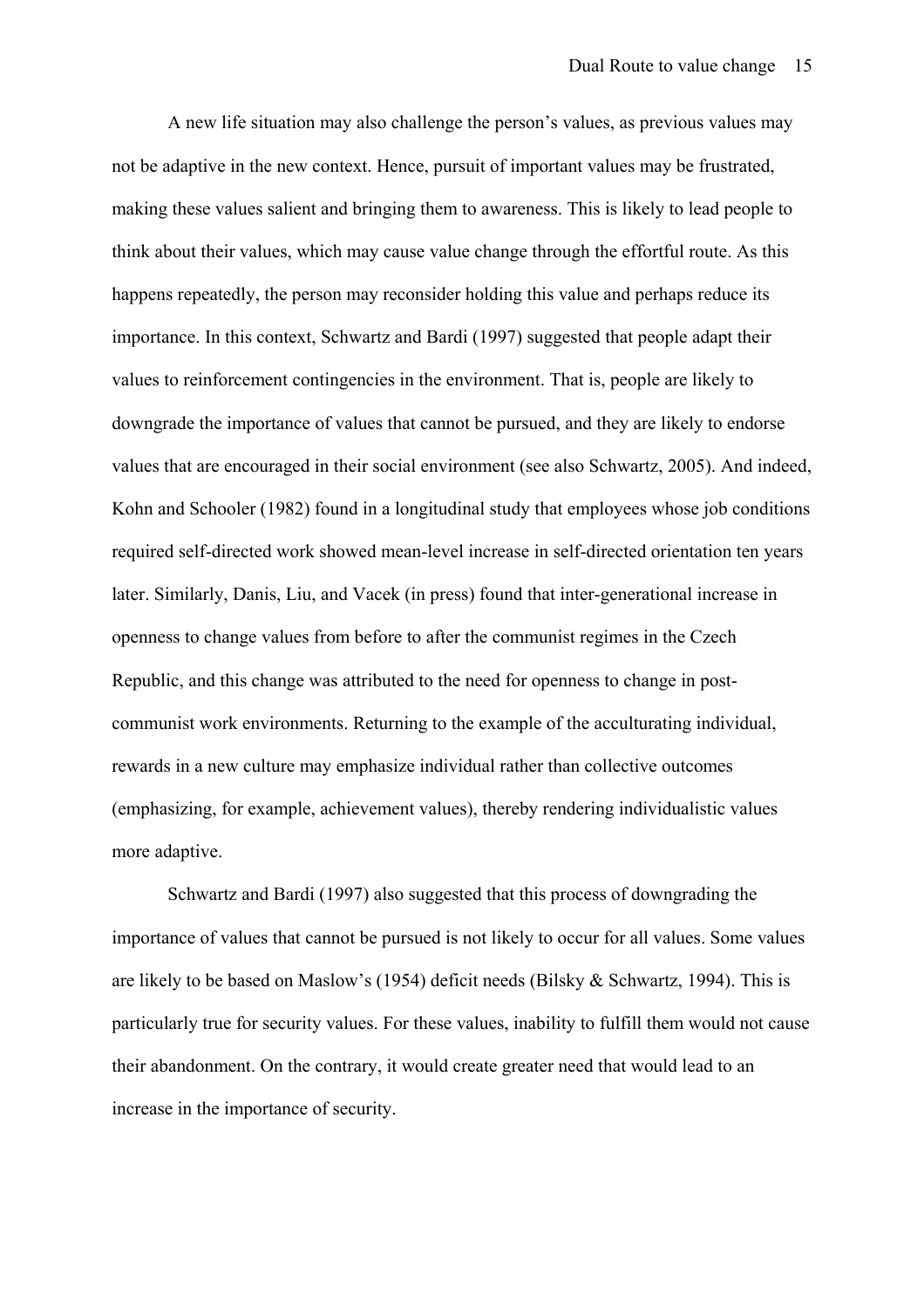This process may occur through both the automatic and the effortful routes to value change, as illustrated in Figure 1. With regard to the automatic route, deficiency in fulfilling security needs is likely to prime security and lead to the interpretation of situations in terms of security. This, in turn, may gradually increase the importance of security values. Yet this process of constantly interpreting situations in terms of security may also bring security values into awareness, challenge the previously lower importance of security values and further aid the increase of their importance. Accordingly, mean level increases in the importance of security values as a result of reduced security were documented following the Oklahoma terrorist bombing in the US (Frink, Rose, & Canty, 2004), the 9/11 attacks (Verkasalo et al., 2006), and the bombing at the London underground in July 2005 (Goodwin & Gaines, 2009).

 The basic idea that changes in life situations are likely to result in value change has been supported in a 2-years longitudinal study using the general population in Australia (Bardi, Lee, Hoffman-Towfigh, & Soutar (2009). The extent of life changing events that participants experienced during the two-year period was positively associated with greater overall intra-individual value change. Regarding a specific life change, Ferriman, Lubinski, and Benbow (2009) found that the expected gender differences in values have become more pronounced after participants became parents, possibly as a result of adapting to their new life role.

*The moderation of culture*. Adaptation seems to be a basic process that has been found across cultures (e.g., Inglehart, 2003). Hence, we expect this factor to operate similarly across cultures.

#### *Identification*

It has been suggested that values develop partly through identification (see Kasser, Ryan, Zax, & Sameroff, 1995). Gecas (2000) proposed that important social identities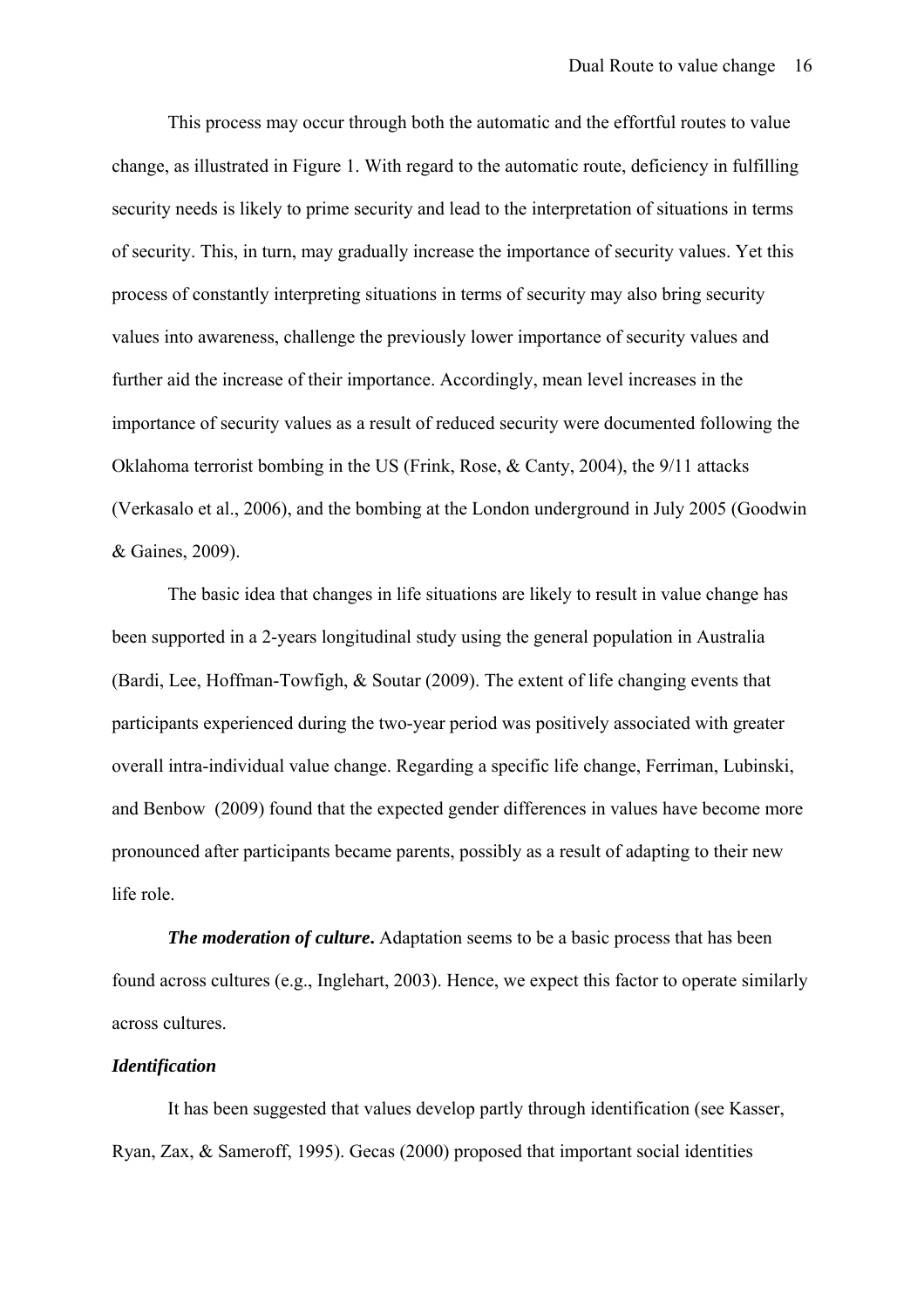become internalized in the individual as values. Similarly, values may change as a result of changes in identification. For example, when a person enters a new group (work-group, new culture, etc.) identifying with this new group may result in value change towards the group's values (e.g., Mael & Ashforth, 1992). This can happen through a combination of the automatic and the effortful routes to value change (see Figure 1). Specifically, if people in the new group frequently interpret events using the same values, the new member might adopt these interpretations of events as a result of identifying with the group. In other words, the new member would start using the same alternative schema to interpret events, eventually resulting in the replacement of the old values with the new values. In addition, communication within the group might make the new value salient, and cause the new member to think about this value, challenge it, and possibly change its importance. Indeed, Chatman (1991) found value change in new employees as a result of spending time with mentors at work. The process of value change through identification with a new ingroup has been related to processes of acculturation, such as assimilation and integration (e.g., Olmeda, 1979).

*The moderation of culture*. Identification may be a weaker facilitator in individualistic cultures, compared to collectivistic cultures, because of the lower level of inter-dependency in individualistic cultures (see Markus & Kitayama, 1991).

#### *Consistency Maintenance*

 According to Rokeach (1973), people should be motivated to resolve inconsistencies in their self-concept, partly through changing their values. This idea stems from principles of cognitive dissonance (Festinger, 1957) with an additional emphasis on self-dissatisfaction that results from recognizing inconsistencies in the self-concept.

Based on these ideas, Rokeach (1968) developed an intervention of value change, verified in many studies (reviewed in Rokeach, 1968, 1973). In this intervention, people first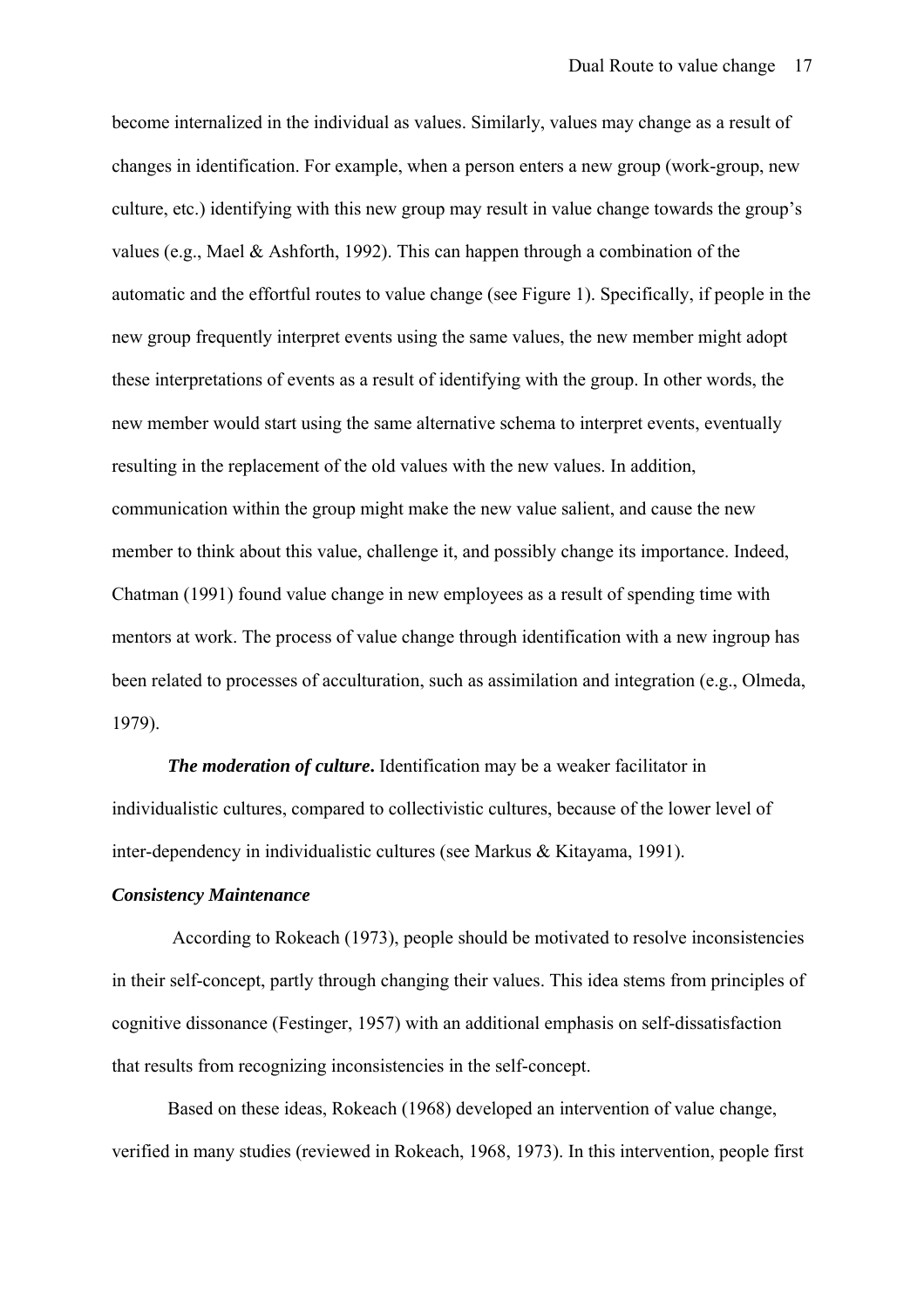rank their values according to personal importance. They then receive an interpretation of their ranking that puts them in a negative light (for example, as being selfish). This is likely to be inconsistent with their view of themselves. It induces self-dissatisfaction which results in value change. The extent of value change induced by this intervention was not affected by a variety of seemingly relevant factors, such as perceived validity of the information presented in the manipulation and acceptance of the interpretation to one's own values (Rokeach, 1973). Hence, it seems that while this intervention operates through the effortful route of value challenging, it also initiates automatic processes of change.

This process is similar to self-persuasion processes in attitude change, which also rely on principles of cognitive dissonance (see, e.g., Aronson, 1999). The basic paradigm of selfpersuasion in the attitude change literature is to ask participants to write a counter-attitudinal essay or prepare a counter-attitudinal speech. The idea is that people persuade themselves that the attitude they have expressed publicly is their true attitude, in order to avoid cognitive dissonance due to the inconsistency between the expressed and held attitude. Unlike the process in Rokeach's (1968) intervention, in this process people do not think that they are changing their values. Rather, they 'realize' that they hold the relevant value with a different priority than they originally thought. This can be seen as a process of meta-cognition in which people engage in cognitions about their cognitions (see Wegener & Carlston, 2005). Self-persuasion processes in value change have been tested successfully in a recent series of studies (Grant & Sagiv, 2009).

A related process based on the motivation to maintain consistency is proposed by selfperception theory (Bem, 1967). According to this theory, people observe their behavior and conclude that they hold the reflected attitude. This suggests that consistent change in behavior can result in value change through observation of one's own behavior. Such a process can occur as a combination of the automatic and effortful routes to value change. Self-observation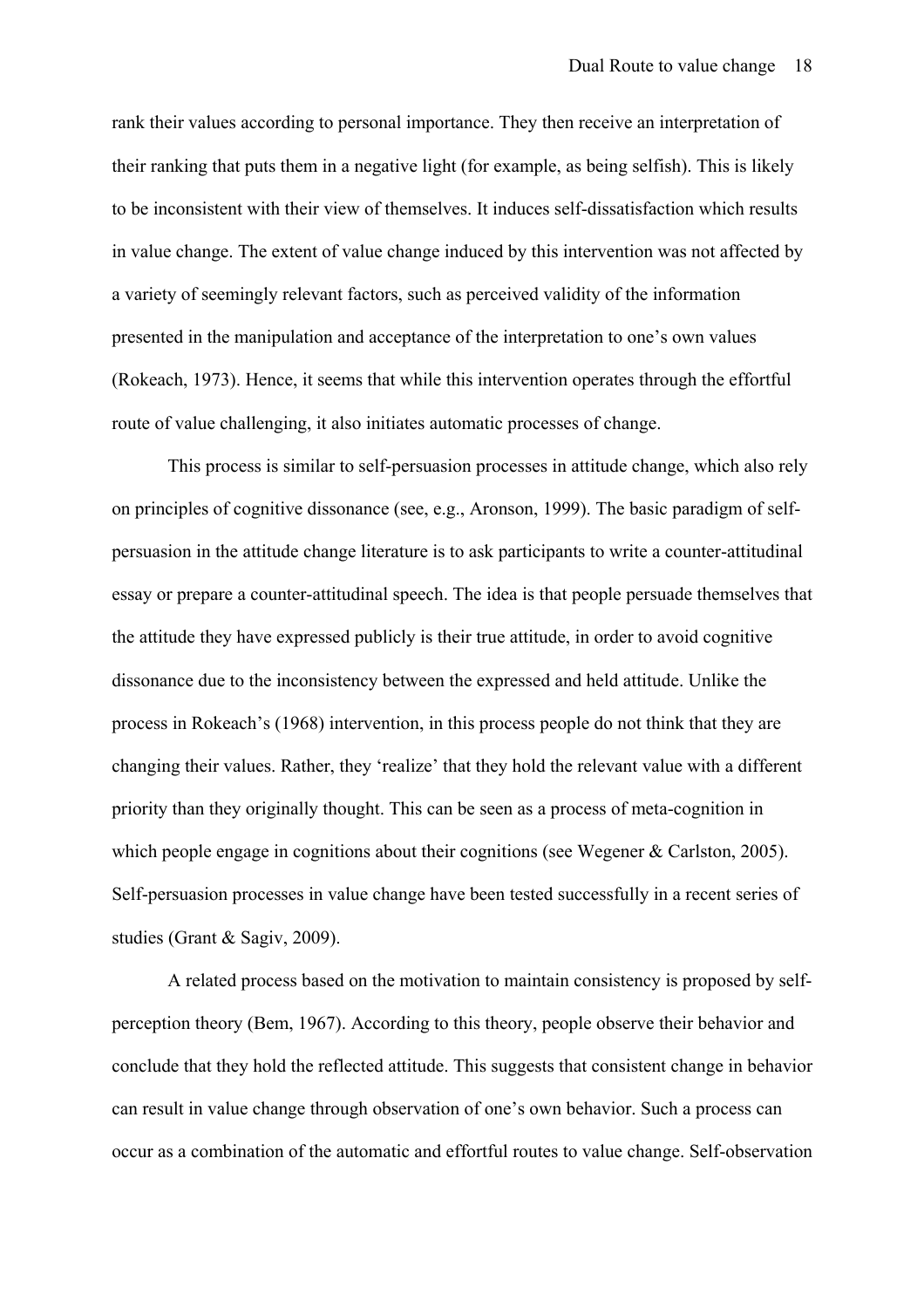of behavior may prime a behavior-consistent schema in which the expressed value is embedded, which over time replaces the original schema of the values thereby causing value change. Regarding the effortful route to value change, violations of internal consistencies between values and behavior may make the value salient. This would reduce its 'truism' status and cause the person to think about the violated value. Recurrent behavior might later be justified in terms of the value that is directly expressed in this behavior, leading to value change (for the role of values as justifications of behaviors see Kristiansen & Zanna, 1994; Schwartz, 1992).

This process from behavior to values can help explain changes in values due to adaptation to new situations. A new life situation requires new behavior, (for example, the laws or social-norms of a new country, behavior required by a new life role like becoming a parent), or by a new position at work (e.g., becoming a manager). Therefore, this suggested process may also contribute to the internalization of norms.

Partly based on consistency maintenance, the links between values and related variables (traits, needs, goals, and attitudes) imply that, in general, we should expect that change in these related variables would lead to change in values and vice versa.

*The moderation of culture*. Consistency between behavior and internal attributes (such as values) has been found to be weaker in collectivistic cultures than in individualistic cultures (e.g., Heine & Lehman, 1997, 1999). Thus, internal consistency may be a weaker force in value change in collectivistic cultures. In addition, with regard to the threat to positive self-concept in Rokeach's (1968) intervention, in collectivistic cultures a positive self-concept built on individual attributes may be less important (e.g., Heine, 2003). In contrast, elements of the self-concept important to one's group or relationships are very important, potentially acting as powerful driving forces for this intervention in collectivistic cultures (see, e.g., Heine & Lehman, 1997).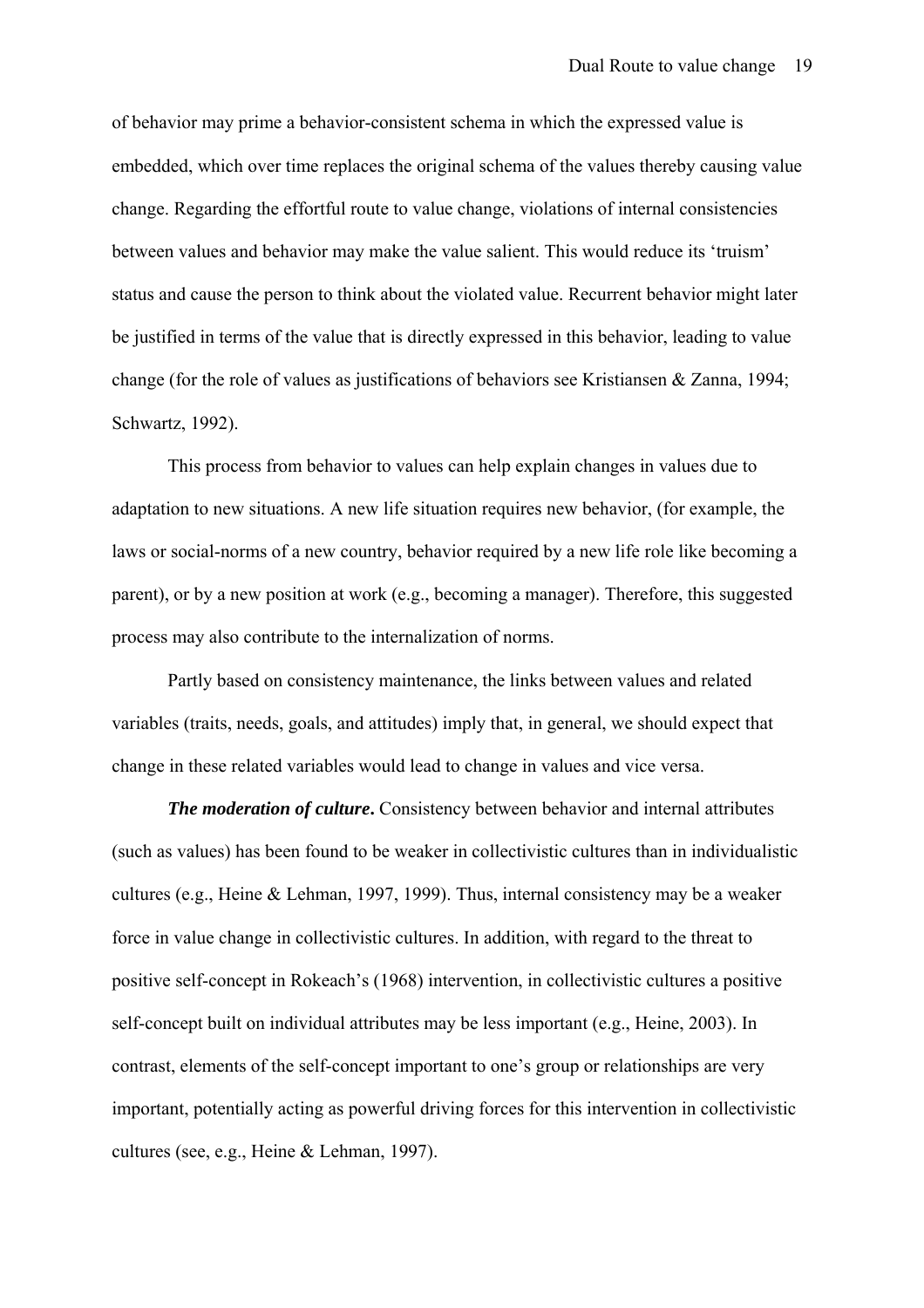#### *Direct Persuasion Attempts*

 Perhaps the most obvious facilitator of value change is direct persuasion attempts, such as media messages, education programs, and programs of value socialization in organizations (reviewed in Chatard & Selimbegovic, 2007; Saks & Ashforth, 1997). These attempts are likely to induce value change through the effortful route (see Figure 1) as they would mainly operate by encouraging thinking about a new value. However, as stated above, the effortful route may also induce reactance. This has been found with regard to attitude change (e.g., reviewed in Aronson, 1999) but it is likely to occur even more strongly with regard to values, given that values are more central aspects of the self-concept. Similar to the findings regarding attitude change (see, e.g., Chaiken et al., 1989), attempts to change values are more likely to succeed for values that are weak in the self-concept (i.e., the person does not have a strong opinion on them), or for values that are already quite important, with the persuasion attempt strengthening these further.

*The moderation of culture*. Direct attempts at persuasion may be more successful in hierarchical cultures in which conforming to authority is more important. Hence an education program at school or at one's organization may be viewed as a legitimate source of values. Such direct attempts may also be successful in collectivistic cultures in which the group is more important than the individual (see also Chatard & Selimbegovic, 2007). In collectivistic cultures the individual may be persuaded as part of their identification with the group. In contrast, in individualistic cultures and cultures that emphasize intellectual autonomy (see Schwartz, 2004), people are encouraged to think independently. To the extent that individuals are aware of such interventions, they may object to attempts to influence their thoughts in such settings.

*Age*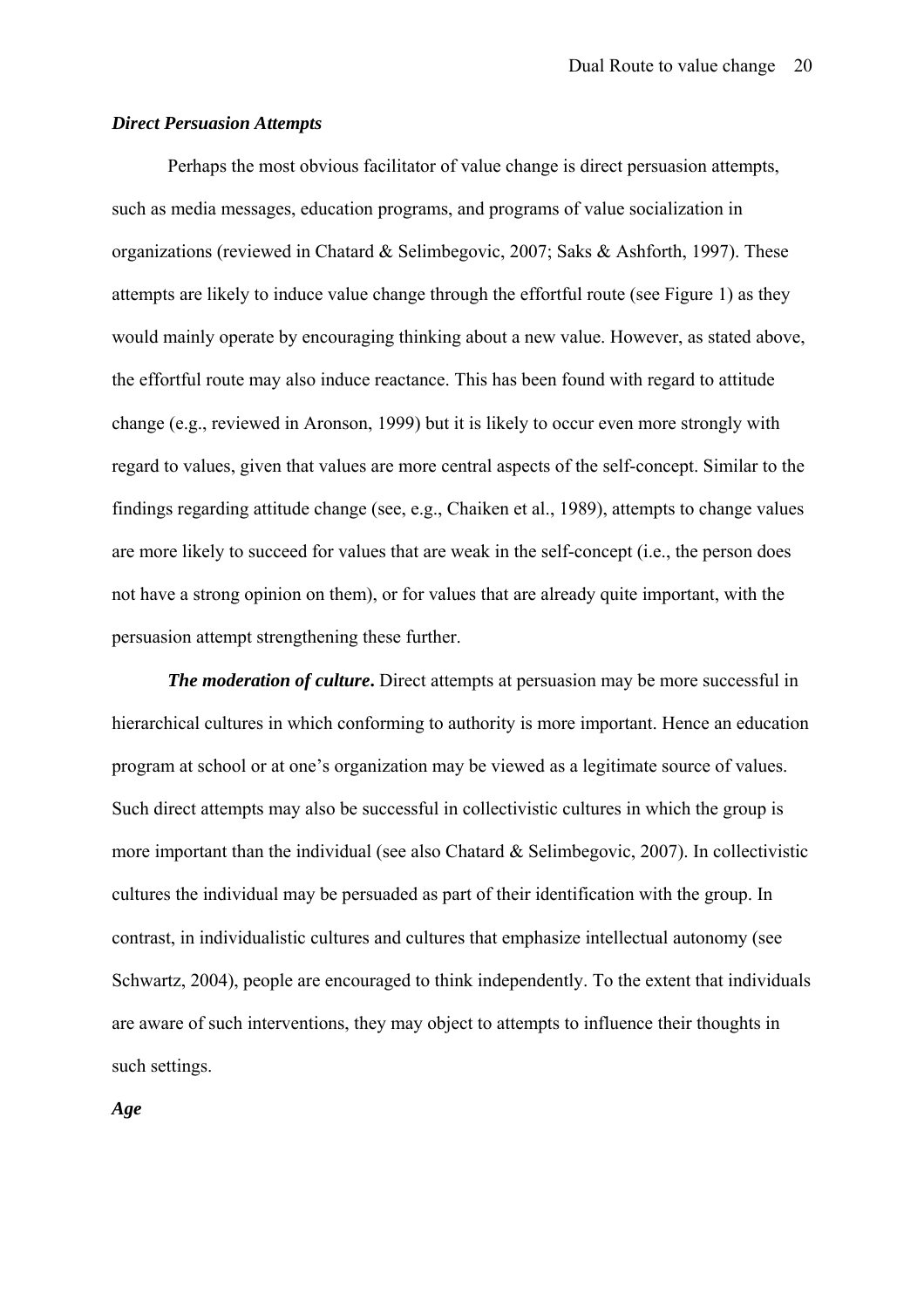Is it plausible to expect more value change in certain age groups than others? In the basic literature on life span development adolescence is considered a time of considerable change, undergoing biological, cognitive, and social transitions (e.g., Steinberg, 2008), possibly including value change. Yet there is very little research on values in adolescence, with the youngest ages studied typically young adults. Bardi and Schwartz (1996) have suggested that greater value change should be expected in young compared to older adults because the value system of older adults is already strongly crystallized, has many connections to other cognitions, and is therefore more difficult to change. In other words, the values of older adults are likely to be embedded in stronger and more centralized schemas.

Indeed, in samples of East European citizens collected within a few years of the end of the communist regimes, effects of the communist regimes were clearly evident in samples of teachers but were much weaker in the younger student samples (Bardi & Schwartz, 1996). Similarly, there is evidence from Japan that younger males are significantly more individualistic than their older counterparts (see Matsumoto, Kudoh, & Takeuchi, 1996). And in the immigration context, young immigrants seemed to adopt the host culture's values more readily compared with older immigrants (Marín, Sabogal, Marín, Oter-Sabogal, & Perez-Stable, 1987). An analysis of cohort studies in sociology has also concluded that there is greater value change in younger than in older adults (Konty & Dunham, 1997). Yet, as discussed above, it is important to remember that value differences between cohorts could reflect cohort differences rather than value change within persons.

Unlike the conclusions from cohort differences in values, in a longitudinal study on the general population measuring value change over two years, the correlation between age and overall value change was only marginal in significance, and was weaker than the effect of having to adapt to new life situations, suggesting that the need to adapt to new life circumstances is a more important factor in value change than age (Bardi et al., 2009). This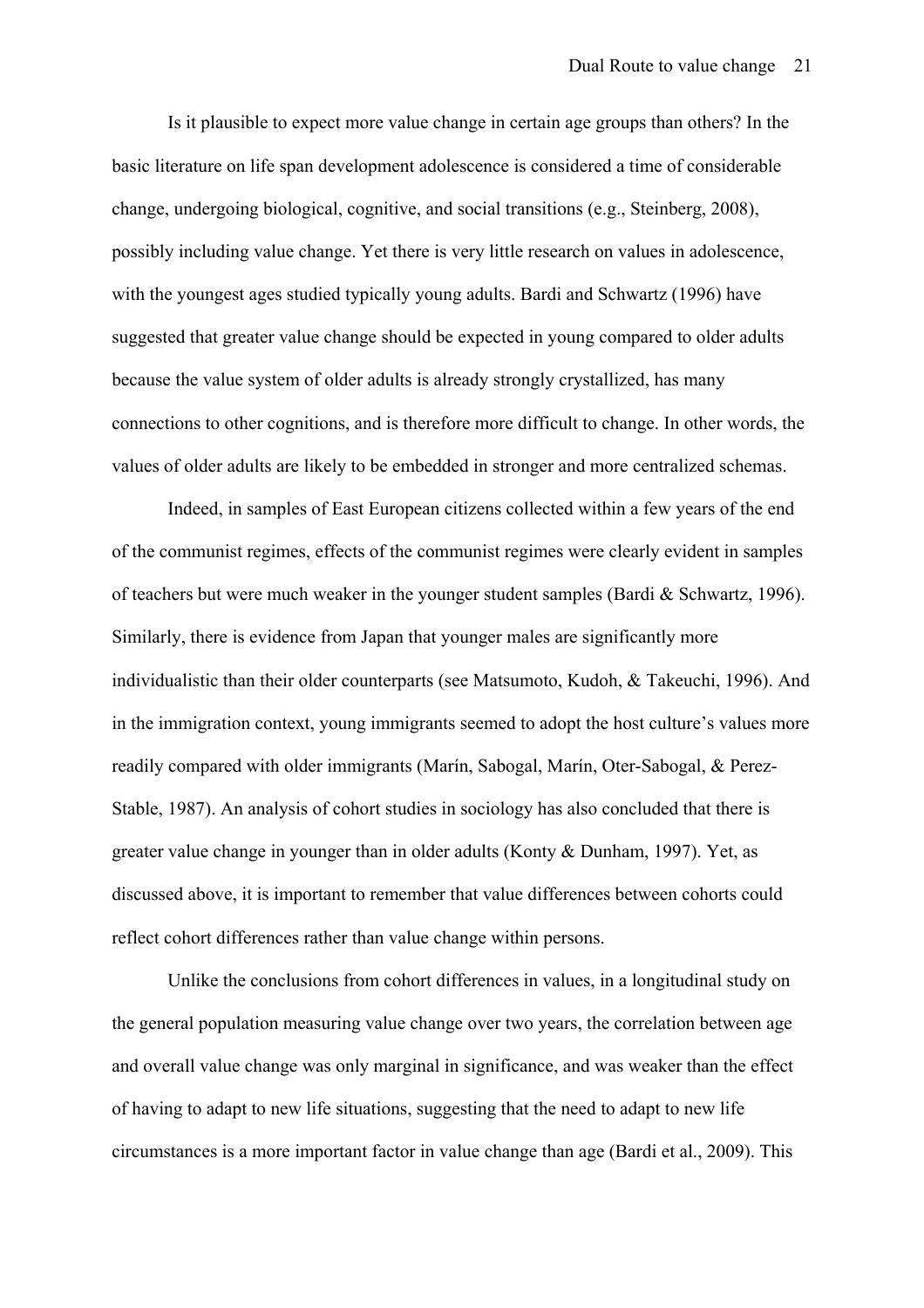finding converges with evidence that changes in personality traits can occur at any age, and are understood as resulting from crucial life changes that require adaptation (Roberts & Mroczek, 2008).

The findings on trait changes imply another way in which age might serve as a facilitator of value change. Specifically, age may affect value change as part of the need to adapt to different life circumstances that are typical to certain ages (Schwartz, 2005). For example, achievement values may be more adaptive in early adulthood when people build their career and less important later in life, particularly after retirement. Hence, the importance of achievement values may decline with age, as Schwartz expected and found by correlating values with age in a cross-sectional study.

Current knowledge on trait changes with age may also help to derive hypotheses regarding value-changes with age. This is because traits are likely to affect values through the justification of traits with values (Roccas et al., 2002). Building on the knowledge on links between traits and values (Roccas et al., 2002) one may expect values related to traits to show the same change trajectories throughout the life span as traits. For example, across cultures, levels of the trait openness to experience tend to decrease from adolescence to adulthood (McCrae et al., 2004). Therefore, it is plausible to expect that openness to change values which are positively associated with trait openness (Roccas et al., 2002) would also decrease in importance from adolescence to adulthood.

Similarly, because values are viewed as partly based on needs, one can hypothesize on age-related value change that would result from age-related changes in needs. For example, one might expect that the need for security increases with age and particularly towards late adulthood when the likelihood for health risks increases. As a result, it is plausible to expect that security values would increase in importance. Schwartz (2005) indeed expected and found a positive correlation between age and valuing security.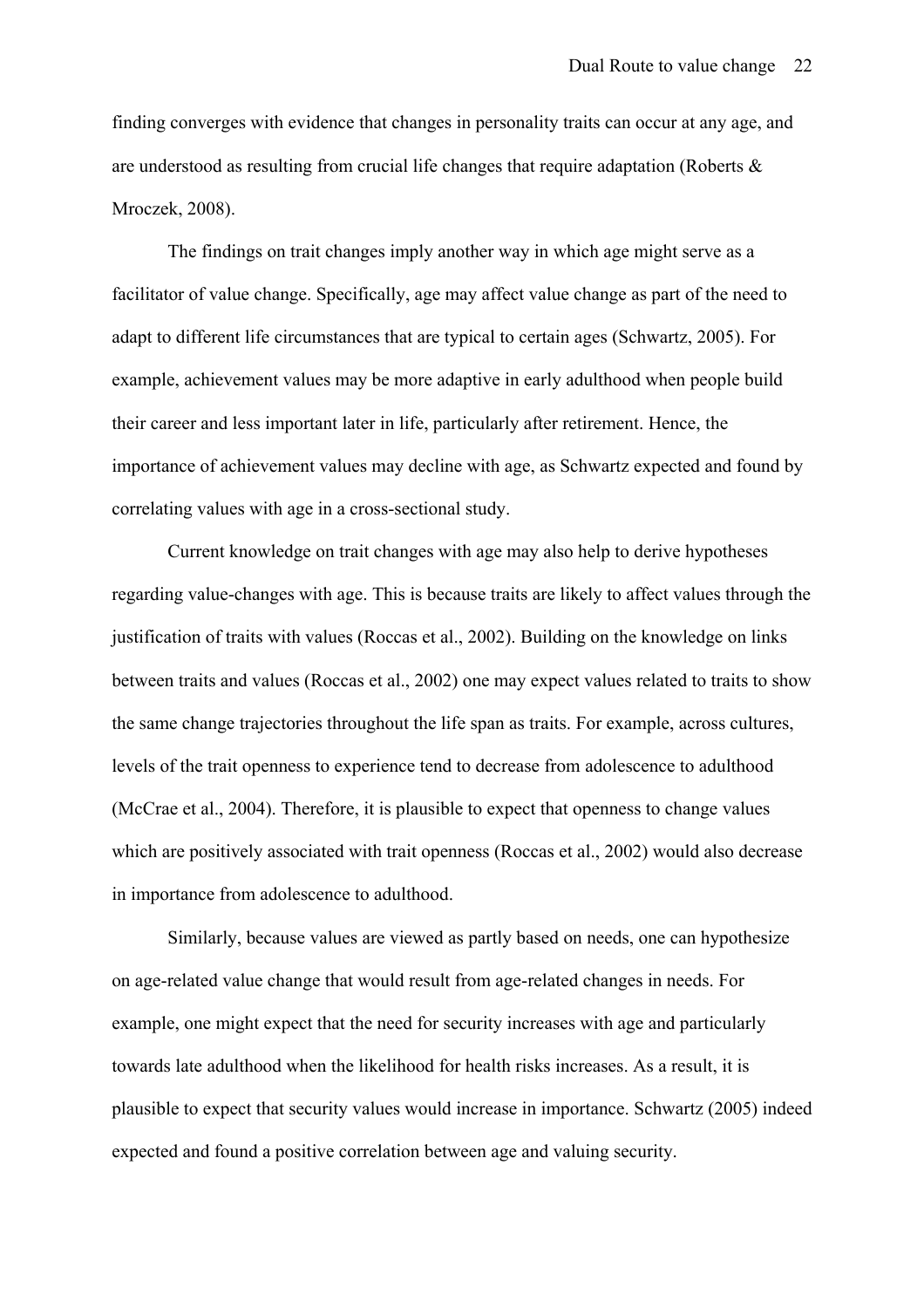#### *General Moderators of Value Change: Culture, Personal Values, and Traits*

 So far we have addressed the potential of culture to moderate value change induced by specific facilitators of change. However, it is also possible to think about culture as a general moderator of value change. That is, should we expect more value change, in general, in certain cultures compared to others? Similarly, it is possible to consider personal values, and traits as general moderators of any change in ideas, beliefs, attitudes, and values. We consider two general directions of moderators –change tendency and preservation tendency.

 C*hange tendency*. Some cultures and individuals are more open to the possibility of change. These include cultures that are high on the cultural dimensions of uncertainty avoidance (e.g., Hofstede, 2001), mastery, and intellectual and affective autonomy (Schwartz, 2004). On the individual level, those who value openness to change (self-direction and stimulation values, Schwartz, 1992) and are high on the trait of openness to experience (e.g., McCrae & Costa, 1997) are more open to the possibility of change. All of these individuals and cultures may have a greater tendency for value change. However, these cultural dimensions (particularly intellectual autonomy), personal values (particularly self-direction), and traits also include a tendency for independent thought. The implication for value change would be that people from such cultures or with such values and traits are open to the possibility of change, but only if they feel that they have independently chosen the new value and after being convinced as a result of independent thought. Hence, although they are open to change, they may be more resistant to direct attempts to change their values.

 Cultures that encourage change may also facilitate value change indirectly. Their encouragement of change implies that institutions and policies in such cultures may change more readily, people may change jobs and places of residence more often, and friendship networks and marital status may be less stable. All these environmental changes are likely to create new life situations that require adaptation, partly through value change. Similarly,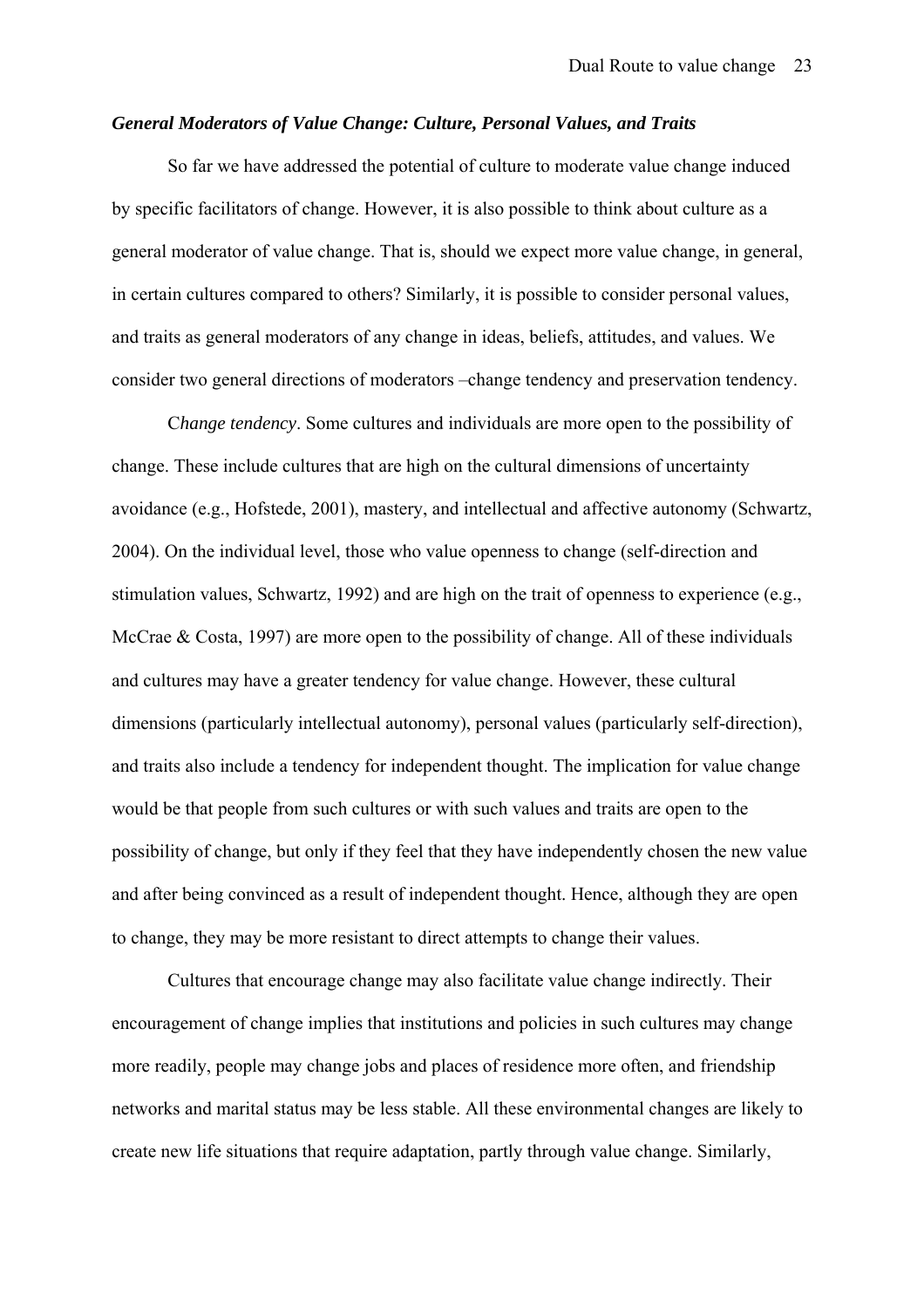individuals with the corresponding values and traits are likely to introduce more changes to their lives (e.g., change jobs and relationships more readily) leading to a greater need to adapt to new life situations partly by changing values.

*Preservation tendency*. Certain cultures and individuals are likely to be more resistant to change. These include cultures high on the dimensions of embeddedness (Schwartz, 2004) due to their emphasis on tradition and those high on the dimension of hierarchy (Schwartz, 2004) due to rigid societal hierarchical structure likely to hamper opportunities for social mobility and change. Similarly, people who value conservation (Schwartz, 1992) are motivated to leave things as they are. However, these cultural dimensions and personal values also entail deference to authority and to the ingroup. Hence, when value change is initiated by a higher place of authority or by the ingroup such people are more likely to change their values.

#### *The Structure of Value Change*

 What is likely to be the structure of value change? Would we expect values to change in isolation with one another or to change in an interdependent way, such that change in one value would result with changes in other values? Values exist as a system (e.g., Rokeach, 1973; Schwartz, 1992). Hence, it is reasonable to expect that their change would not occur in isolation. Rokeach (1973) emphasized values as organized in a hierarchy. As a result, he maintained that any change in one value would lead to change in the hierarchy of the values, such that if one value becomes more important, other values become less important.

Bardi et al. (2009) and Maio et al. (2009) have suggested that Schwartz's (1992) rationalization for the circumplex-like structure of values can also apply to the structure of value change. That is, an increase in the importance of any one value should be accompanied by similar increases in compatible values and by decreases in the importance of conflicting values in order to maintain a coherent system of values. Bardi et al (2009) found empirical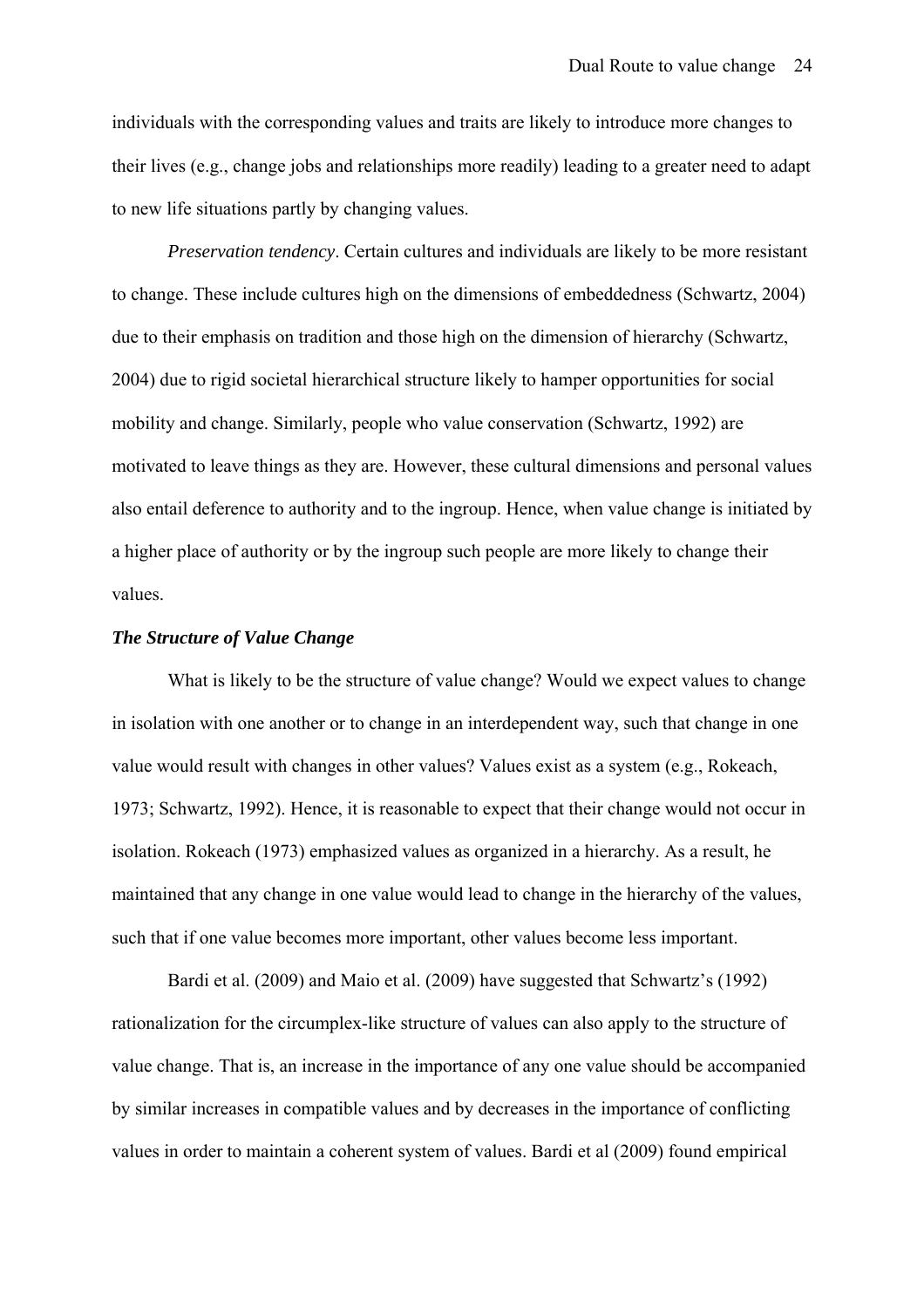support for this suggestion in four longitudinal studies spanning three Western countries. Similar effects have been shown in laboratory experiments in the UK using a version of Rokeach's (1968) value change intervention (Maio et al., 2009). Similarly, asking students to think about having a child resulted with stronger self-transcendence values and weaker selfenhancement values (Maio et al., 2008). Finally, longitudinal studies in India found mean level increases in the importance of self-enhancement values accompanied by decreases in self-transcendence values over the course of two years in students of management (Krishnan, 2008). Hence the data available so far suggests that when values change, they change in an organized manner that mirrors the structure of values.

#### **Conclusions**

Although values have become a major topic of interest for cross-cultural psychologists in recent years, there has been little systematic analysis of how values might change over time, and the mechanisms that might underlie such change. In this paper, we argue that, contrary to prevalent assumptions, there is evidence of predictable value change. Building on work on attitude change and biculturalism, we proposed two routes to value change, one automatic and one effortful. We identified a series of facilitators of such change. These include priming processes, adaptation, identification, consistency maintenance, and direct persuasion. We also considered the impact of age and culture in value change processes, and related these processes to individual traits and needs.

We defined value change as a change in the importance scores on a value questionnaire. Is this reflective of real value change? A change in value scores on a questionnaire could merely be the result of momentary response biases, possibly as a result of acute accessibility of values that were manipulated in an experiment. However, we argue that at the particular moment of completing the value questionnaire the participant's experiences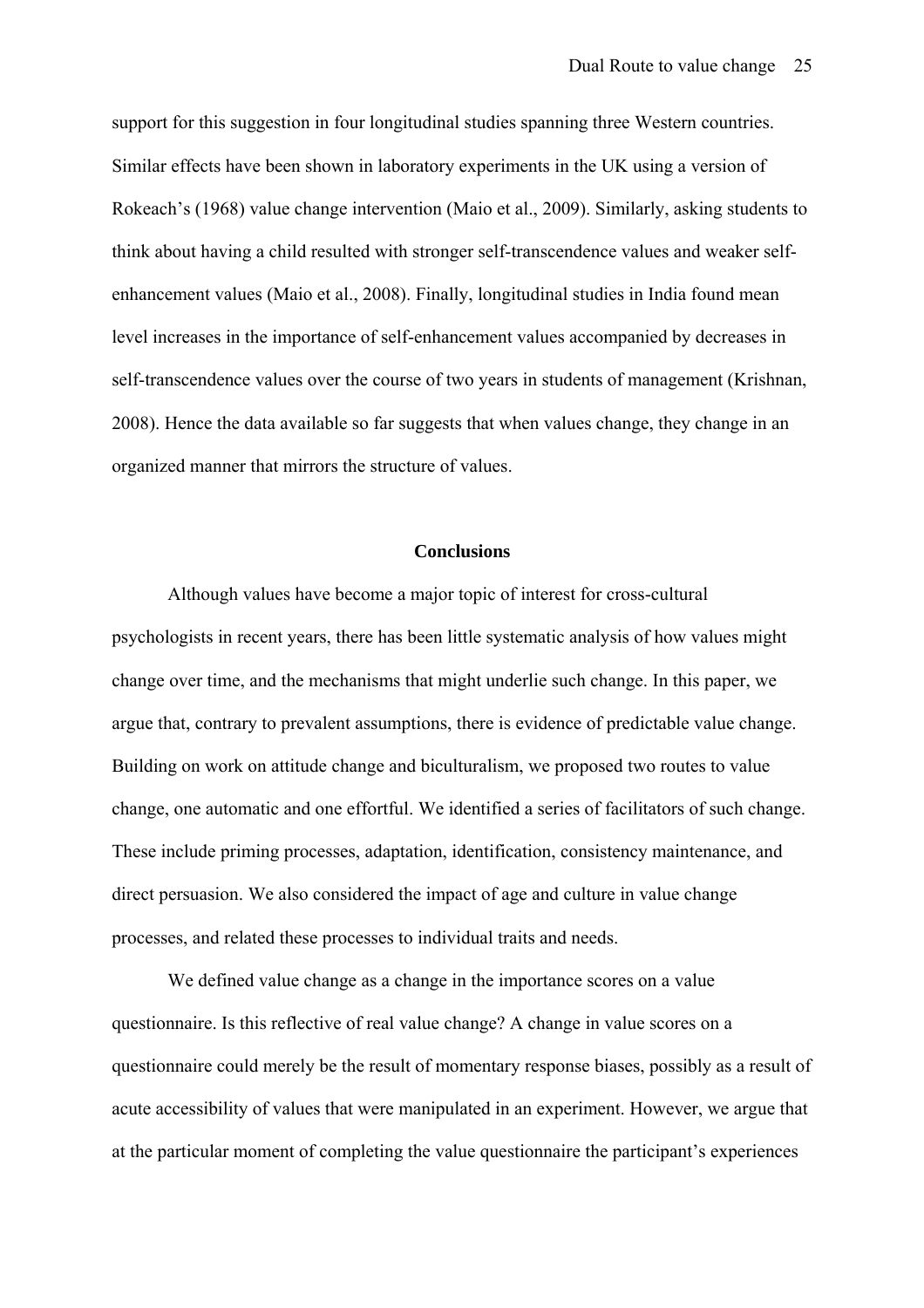are reflected in holding the relevant value with a changed level of importance. In the participant's mind, at that moment, the value importance has changed. Hence this is a phenomenological way of defining value change. Instead of treating such value change as unreal we treat it as temporary. The same process that has led to this apparent change in values on the questionnaire may occur in real life and affect long-term value change if it occurs repeatedly. For example, changing values as a result of language change might have caused only a temporary change in values in the reported experiment (Ralston et al., 1995, discussed above), but the same process occurs repeatedly in the real life of immigrants. Therefore, such laboratory experiments can inform real-life processes of value change.

Studying value change is not easy. A long-term commitment is required for longitudinal studies. Populations also need to be carefully selected -- most studies rely heavily on student populations, but such selective populations may be rather sheltered from effects of societal changes that might lead to the greatest changes in values. One promising method that overcomes these technical difficulties might be the use of archival texts such as newspapers. Recent studies have indeed documented meaningful value change in societies using such methods (e.g., Bardi et al, 2008; Nafstad, Blakar, Carlquist, Phelps, & Rand-Hendriksen, 2007).

 Despite the difficulties often posed by research into value change, we contend that understanding such change has a number of important implications. At the individual level, value change may be an important driver of behavior change. In cross-cultural research, investigators often build their studies on expectations of value differences between cultures, relying on the assumption that values are stable. Hence, it is important to document value change and understand what stimulates it.

 In conclusion, we argue that the study of value change is an important topic of research for those engaged in both intra-cultural and cross-cultural studies. While researching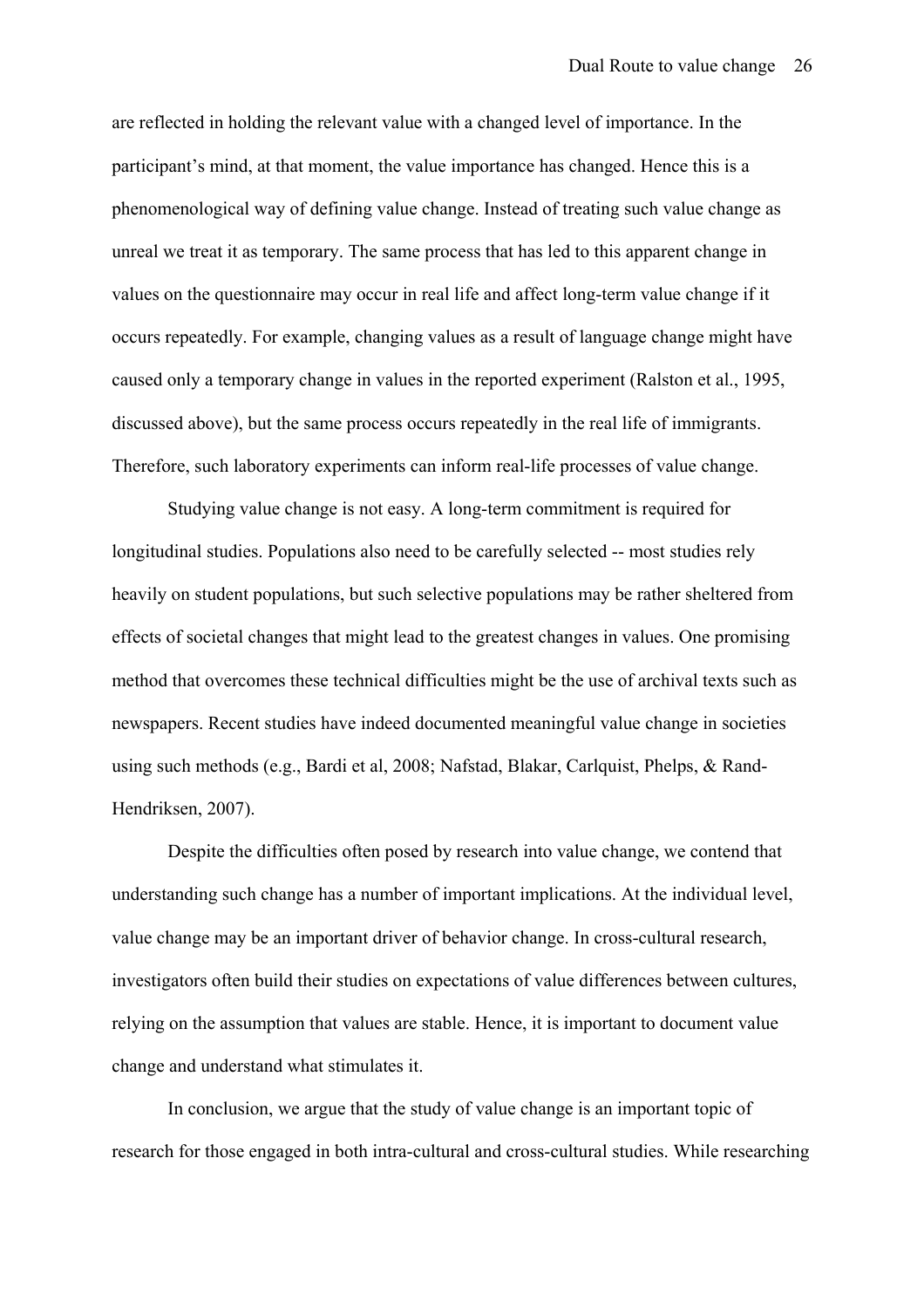this area is not simple, such work offers important theoretical advances. Therefore, we urge investigators to study value change as a major topic for inclusion in their research.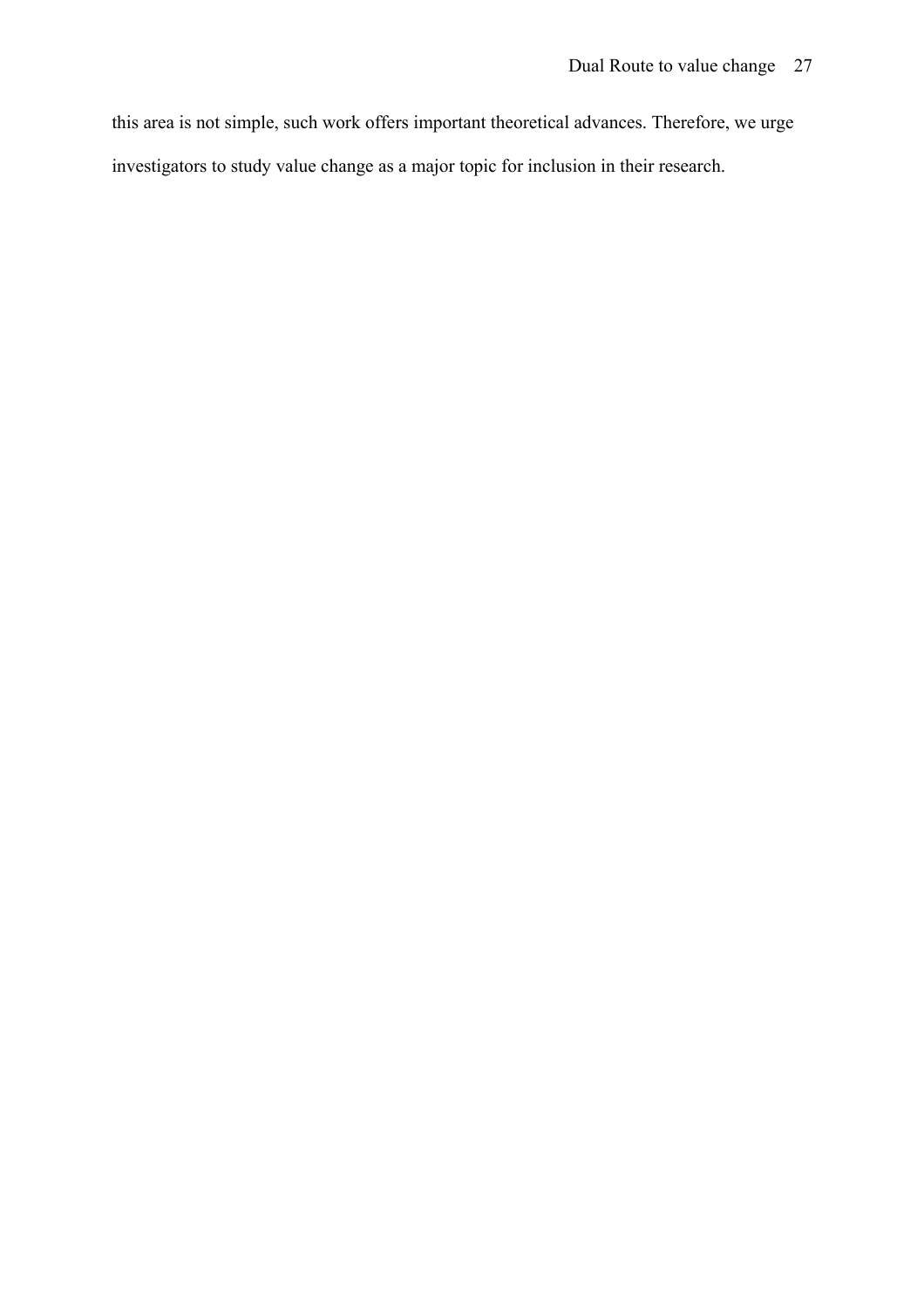<sup>&</sup>lt;sup>1</sup> We note, however, that this effect has only been studied in individualistic cultures; hence its cross-cultural robustness awaits support.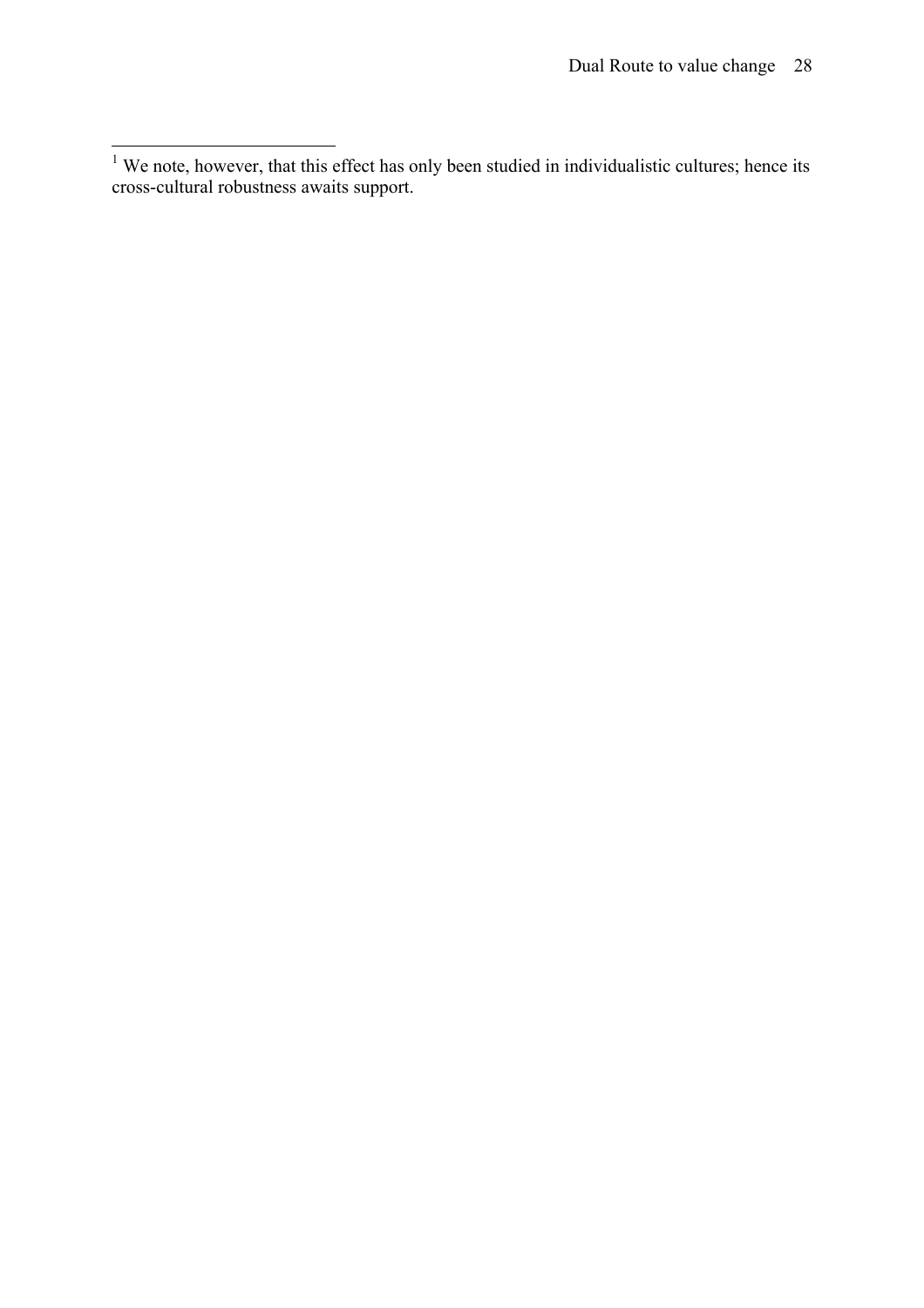#### **References**

Aronson, E. (1999). The power of self-persuasion. *American Psychologist, 54,* 875-884.

- Bardi, A., Calogero, R. M., & Mullen, B. (2008). A new archival approach to the study of values and value-behavior relations: Validation of the value lexicon. *Journal of Applied Psychology, 93,* 483-497.
- Bardi, A., Lee, J. A., Towfigh, N., & Soutar, G. (2009). The structure of intraindividual value change. *Journal of Personality and Social Psychology, 97,* 913-929.
- Bardi, A., & Schwartz, S. H. (1996). Relations among sociopolitical values in Eastern Europe: Effects of the communist experience? *Political Psychology, 17*, 525-550.
- Bardi, A., & Schwartz, S. H. (2003). Values and behavior: Strength and structure of relations. *Personality and Social Psychology Bulletin, 29,* 1207-1220.
- Bargh, J. A. (1994). The four horsemen of automaticity: Awareness, intention, control and efficiency as separate issues in social cognition. In R. S. Wyer & T. K. Srull (Eds.), *Handbook of social cognition (2nd ed., Vol.1).* Hillsdale, NJ: Erlbaum.
- Bem, D. J. (1967). Self-perception: An alternative interpretation of cognitive dissonance phenomena. *Psychological Review, 74*, 183-200.
- Benet-Martínez, V., Lee, F., & Leu, J. (2006). Biculturalism and cognitive complexity: Expertise in cultural representations. *Journal of Cross-Cultural Psychology, 37,* 386- 407.
- Biesanz, J. C., West, S. G., & Kwok, O. M. (2003). Personality over time: Methodological approaches to the study of short-term and long-term development and change. *Journal of Personality, 71*, 905-941.
- Bilsky, W., & Schwartz, S. H. (1994). Values and personality. *European Journal of Personality, 8,* 163-181.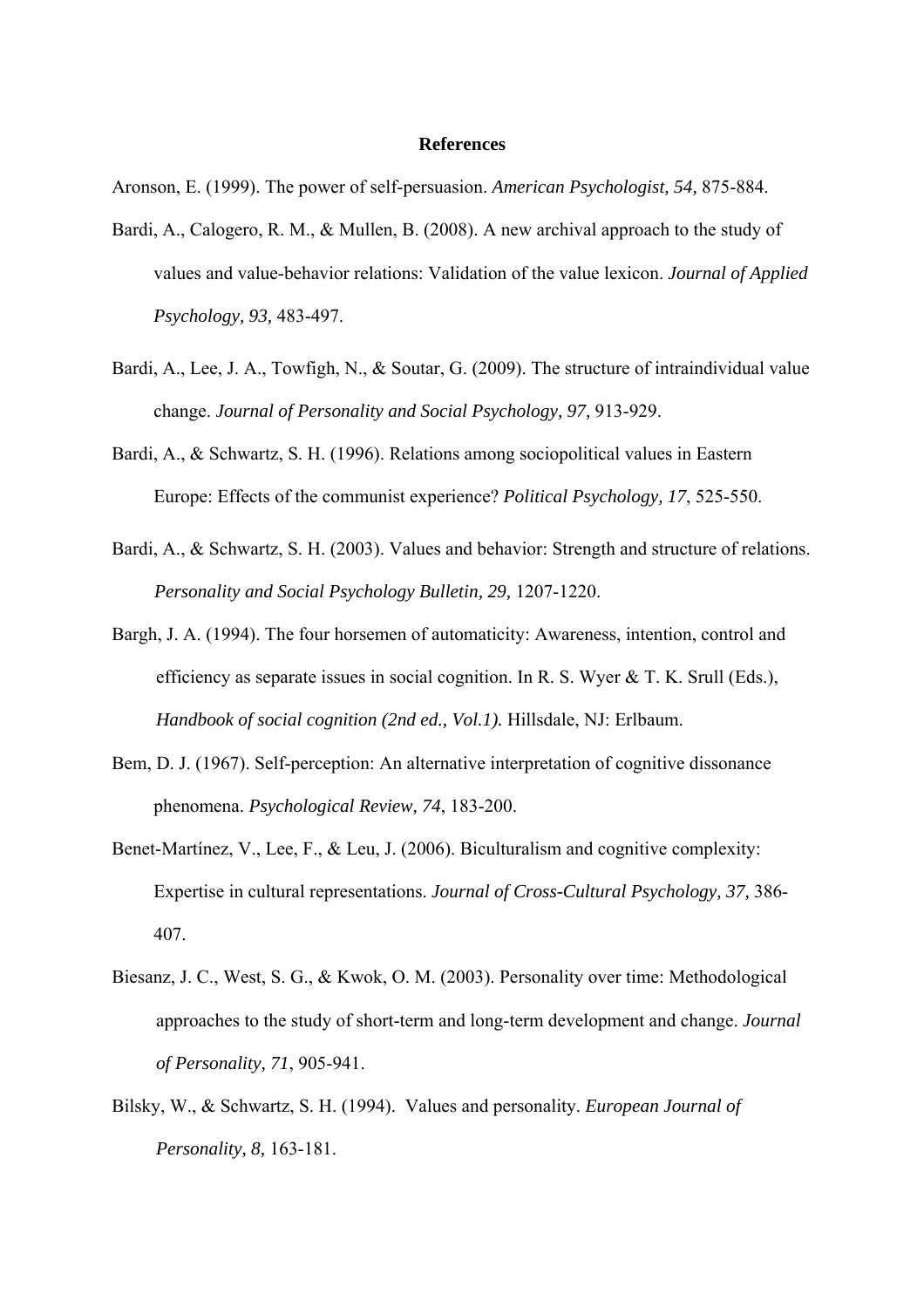- Bond, M. H., & Yang, K. (1982). Ethnic affirmation versus cross-cultural accommodation. The variable impact of questionnaire language on Chinese bilinguals from Hong Kong. *Journal of Cross-Cultural Psychology, 13*, 169–185.
- Brewer, M. B., & Roccas, S. (2001). Individual values, social identity, and optimal distinctiveness. In C. Sedikides & M. B. Brewer (eds.), *Individual Self, Relational Self, Collective Self*, pp. 219–37. Ann Arbor, MI: Taylor & Francis
- Calogero, R. M., Bardi A. & Sutton, R., (2009). A need basis for values: Associations between the need for cognitive closure and value priorities. *Personality and Individual Differences*, *46*, 154-159.
- Caspi, A., Roberts, B. W., & Shiner, R. L. (2005). Personality development: Stability and change. *Annual Review of Psychology, 56,* 453-484.
- Chaiken, S., Liberman, A., & Eagly, A. H. (1989). Heuristic and systematic information processing within and beyond the persuasion context. In J. S. Uleman & J. A. Bargh. (Eds.), *Unintended thought* (pp. 212-252). New York: Guilford.
- Chatard, A., & Selimbegovic, L. (2007). The impact of higher educationon egalitarian attitudes and values: Contextual and cultural determinants. *Social and Personality Psychology Compass, 1,* 541-556.
- Chatman, J. (1991). Matching people and organizations: Selection and socialization in public accounting firms. *Administrative Science Quarterly, 36,* 459-484.
- Collins, A. M., & Loftus, E. F. (1975). A spreading-activation theory of semantic processing. *Psychological Review, 82*, 407-428.
- Cooper, R. P., & Shallice, T. (2006). Hierarchical schemas and goals in the control of sequential behaviour. *Psychological Review, 113*, 887-916.
- Danis, W. M., Liu, L. A., & Vacek, J. (in press). Values and upward influence strategies in transition: Evidence from the Czech Republic. *Journal of Cross Cultural Psychology*.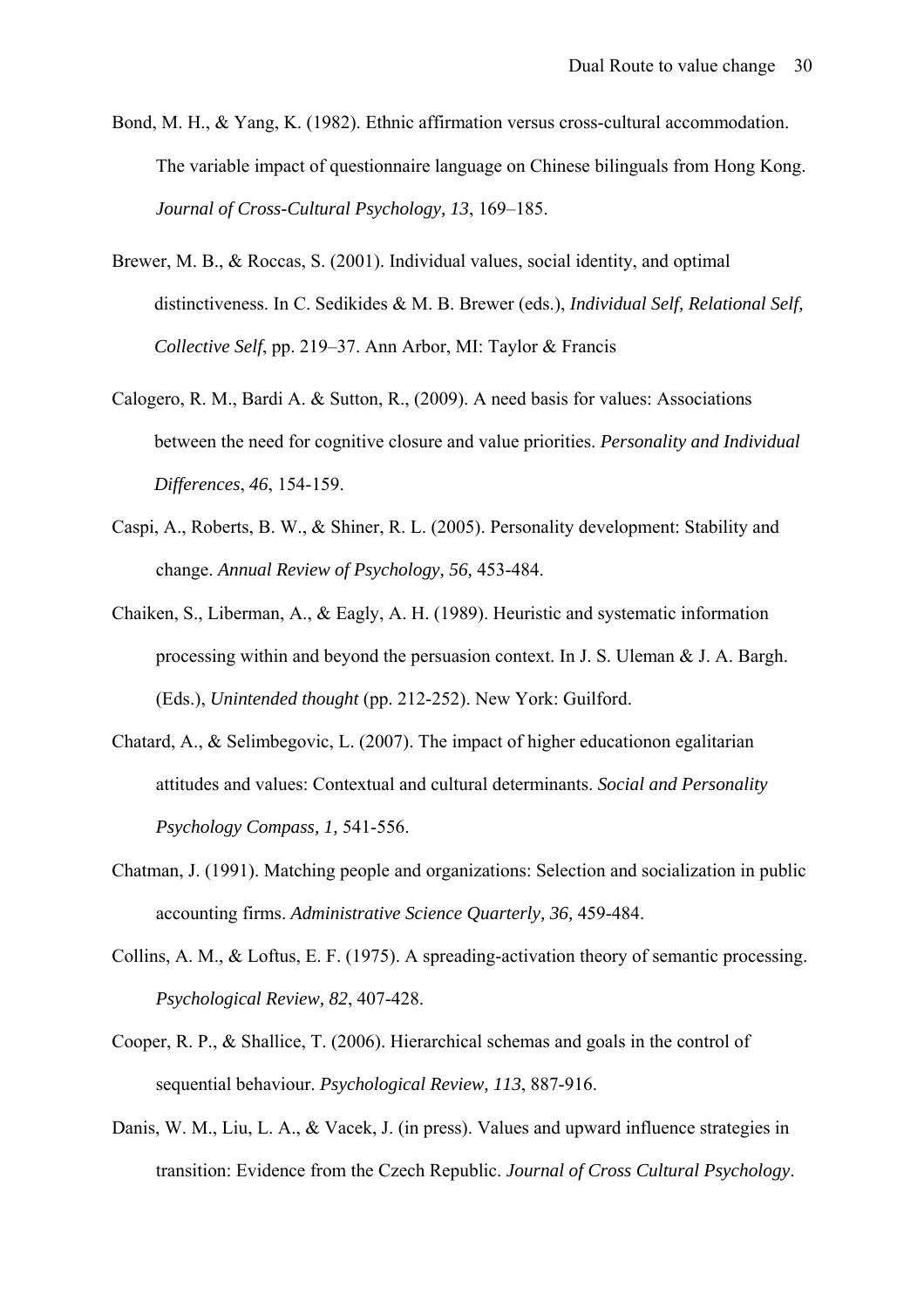Feather, N. T. (1975). *Values in education and society*. New York : Free Press.

Ferriman, K., Lubinski, D., Benbow, C. P. (2009). Work preferences, life values, and personal views of top math/science graduate students and the profoundly gifted: Developmental changes and gender differences during emerging adulthood and parenthood. *Journal of Personality and Social Psychology, 97,* 517-532.

Festinger, L. (1957). *A theory of cognitive dissonance*. Evanston, IL: Row, Peterson.

- Fleeson, W., Malanos, A. B., & Achille, N (2002). An intraindividual process approach to the relationship between extraversion and positive affect: Is acting extraverted as 'good' as being extraverted? *Journal of Personality and Social Psychology, 83*, 1409-1422.
- Frink, D. D., Rose, G. M., & Canty, A. L. (2004). The effects of values on worries associated with acute disaster: A naturally occurring quasi-experiment. *Journal of Applied Social Psychology, 34,* 85-107.
- Gardner, W. L., Gabriel, S., & Lee, A. Y. (1999). "I" value freedom, but "we" value relationships: self-construal priming mirrors cultural differences in judgment. *Psychological Science, 10,* 321–326.
- Gecas, V. (2000). Value identities, self motives, and social movements. In S. Stryker, T. J. Owens & R. W. White (eds.), *Self, identity, and social movements* (pp. 93-109). Minneapolis, MN: University of Minnesota Press.
- Goodwin, R., & Gaines, S. (2009). Terrorism Perception and its Consequences following the 7th July 2005 London Bombings. *Behavioral Sciences of Terrorism and Political Aggression, 1,* 50-65.
- Grant, A. M., & Sagiv, L. (2009). *Convincing yourself to change your values: Selfpersuasion can increase the importance of benevolence values.* Manuscript submitted for publication.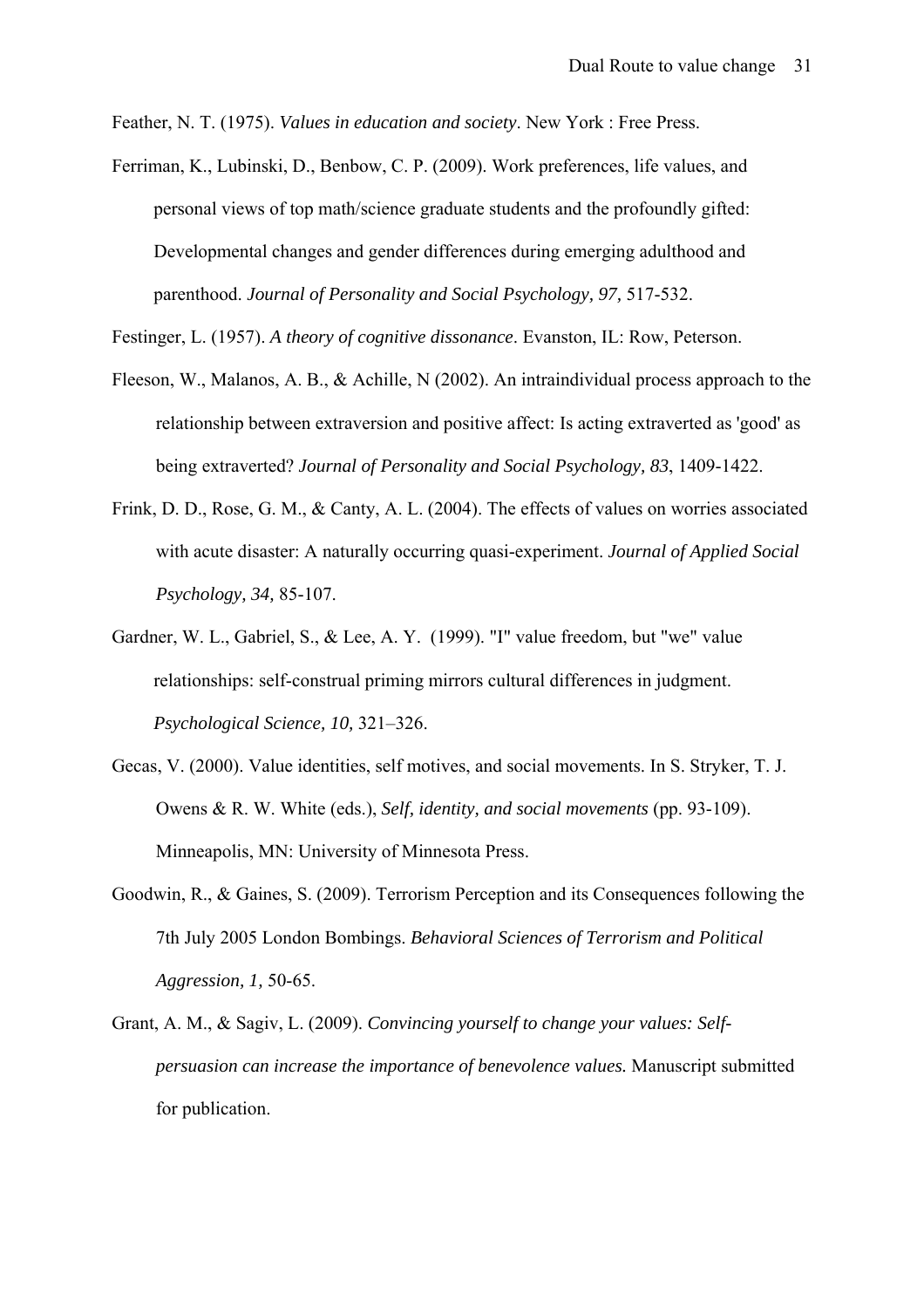- Heine, S. J. (2003). Making sense of East Asian self-enhancement. *Journal of Cross-Cultural Psychology, 34,* 596-602.
- Heine, S. J., & Lehman, D. R. (1997). The cultural construction of self-enhancement. An investigation of group-serving biases. *Journal of Personality and Social Psychology, 72,* 1268-1283.
- Heine, S. J., & Lehman, D. R. (1999). Culture, self-discrepancies, and self-satisfaction. *Personality and Social Psychology Bulletin, 25,* 915-925.
- Hitlin, S., & Piliavin, J. A. (2004). Values: Reviving a dormant concept. *Annual Review of Sociology, 30,* 359-393.
- Hofmann-Towfigh, N. (2007). Do students' values change in different types of schools? *Journal of Moral Education, 36,* 453-473.

Hofstede (2001) *Culture's Consequences*. (2nd edition). Thousand Oaks: Sage.

- Hong, Y., Morris, M., Chiu, C., & Benet-Martínez, V. (2000). Multicultural minds: A dynamic constructivist approach to culture and cognition. *American Psychologist, 55,* 709-720.
- Inglehart, R. (2003). *Human Values and Social Change: Findings from the Values Surveys*. Leiden: Brill.
- Janoff-Bulman, R. (1989). Assumptive worlds and the stress of traumatic events: Applications of the schema construct. *Social Cognition,* 7, 113–136.
- Kasser, T., Ryan, R. M., Zax, M., & Sameroff, A. J. (1995). The relations of maternal and social environments to late adolescents' materialistic and prosocial values. *Developmental Psychology, 31,* 907-914.
- Kluckhohn, C. (1951). Values and value-orientations in the theory of action: An exploration in definition and classification. In T. Parsons & E. Shils (Eds.), *Toward a general theory of action* (pp.388-433). Cambridge, MA: Harvard University Press.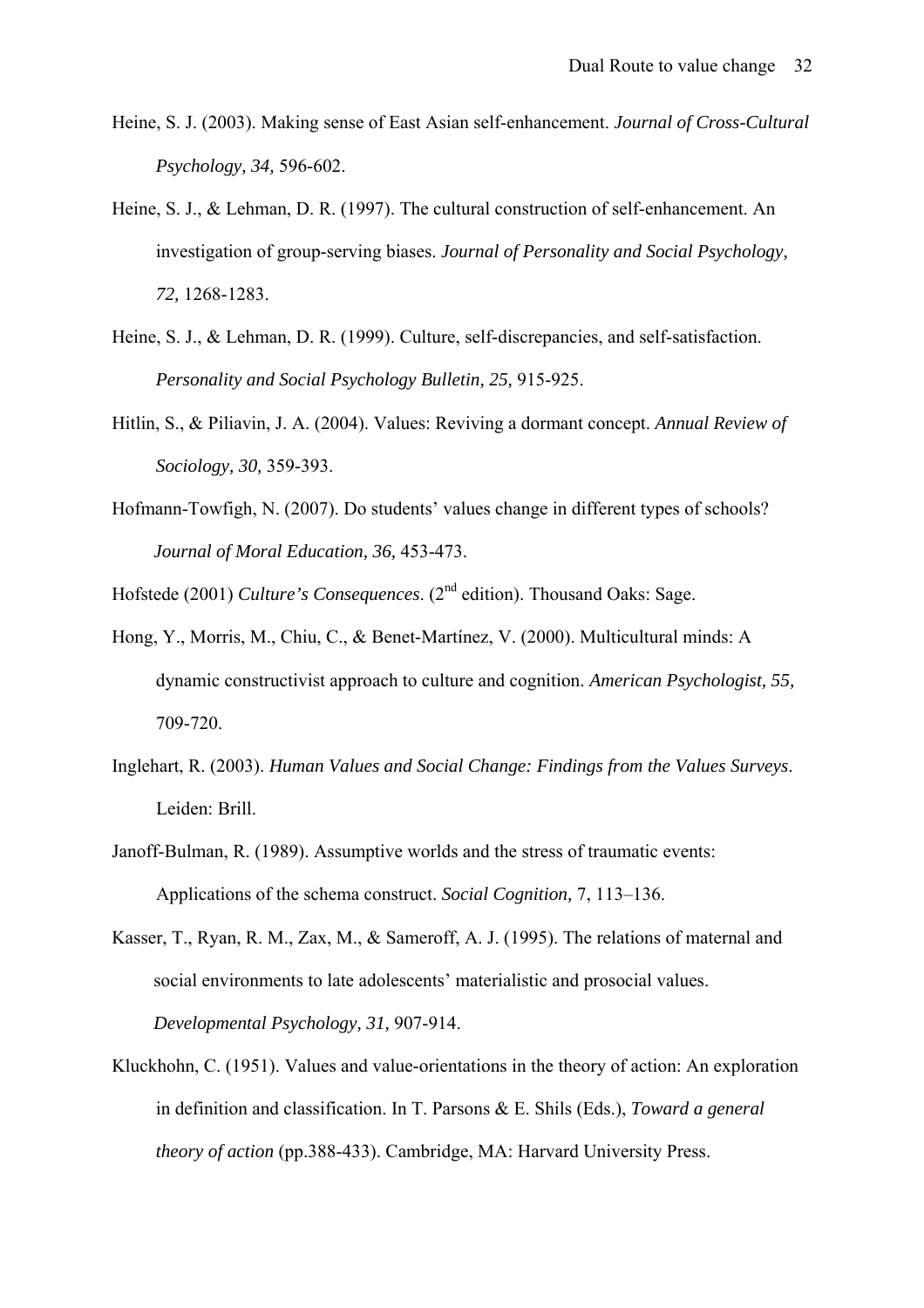- Knafo, A., Israel, S., Darvasi, A., Bachner-Melman, R., Uzefovsky, F., Cohen, L., et al. (2008). Individual differences in allocation of funds in the dictator game associated with length of the arginine vasopressin 1a receptor RS3 promoter region and correlation between RS3 length and hippocampal mRNA. *Genes, Brain, and Behavior, 7,* 266-275.
- Kohn, M. L., & Schooler, C. (1982). Job conditions and personality: A longitudinal assessment of their reciprocal effects. *American Journal of Sociology, 87*, 1257-1286.
- Konty, M. A., & Dunham, C. C. (1997). Differences in value and attitude change over the life course. *Sociological Spectrum, 17,* 177–197.
- Krishnan, V. R. (2008). Impact of MBA education on students' values: Two longitudinal studies. *Journal of Business Ethics, 83,* 233-246.
- Kristiansen, C. M., & Zanna, M. P. (1994). The rhetorical use of values to justify social and intergroup attitudes. *Journal of Social Issues, 50*, 47-65.
- Lubinski, D., Schmidt, D. B., & Benbow, C. P. (1996). A 20-year stability analysis of the study of values for intellectually gifted individuals from adolescence to adulthood. *Journal of Applied Psychology, 81,* 443-451.
- Mael, F., & Ashforth, B. E., (1992). Alumni and their alma matter: a partial test of the reformulated model of organizational identification. *Journal of Organizational Behavior, 13,* 103-123.
- Maio, G. R. (2010). Mental representations of social values. In M. P. Zanna (Ed.), *Advances in experimental social psychology* (vol. 42). New York, NY: Academic Press.
- Maio, G. R., Karremans, J., Leygue, C., Gebauer, J. E., & Webb, E. J. (2008). *Effects of child salience on values.* Unpublished raw data.
- Maio, G. R., Pakizeh, A., Cheung, W.-Y., & Rees, K. (2009). Changing, priming, and acting on values: Effects via motivational relations in a circular model. *Journal of Personality and Social Psychology,* 97, 699-715.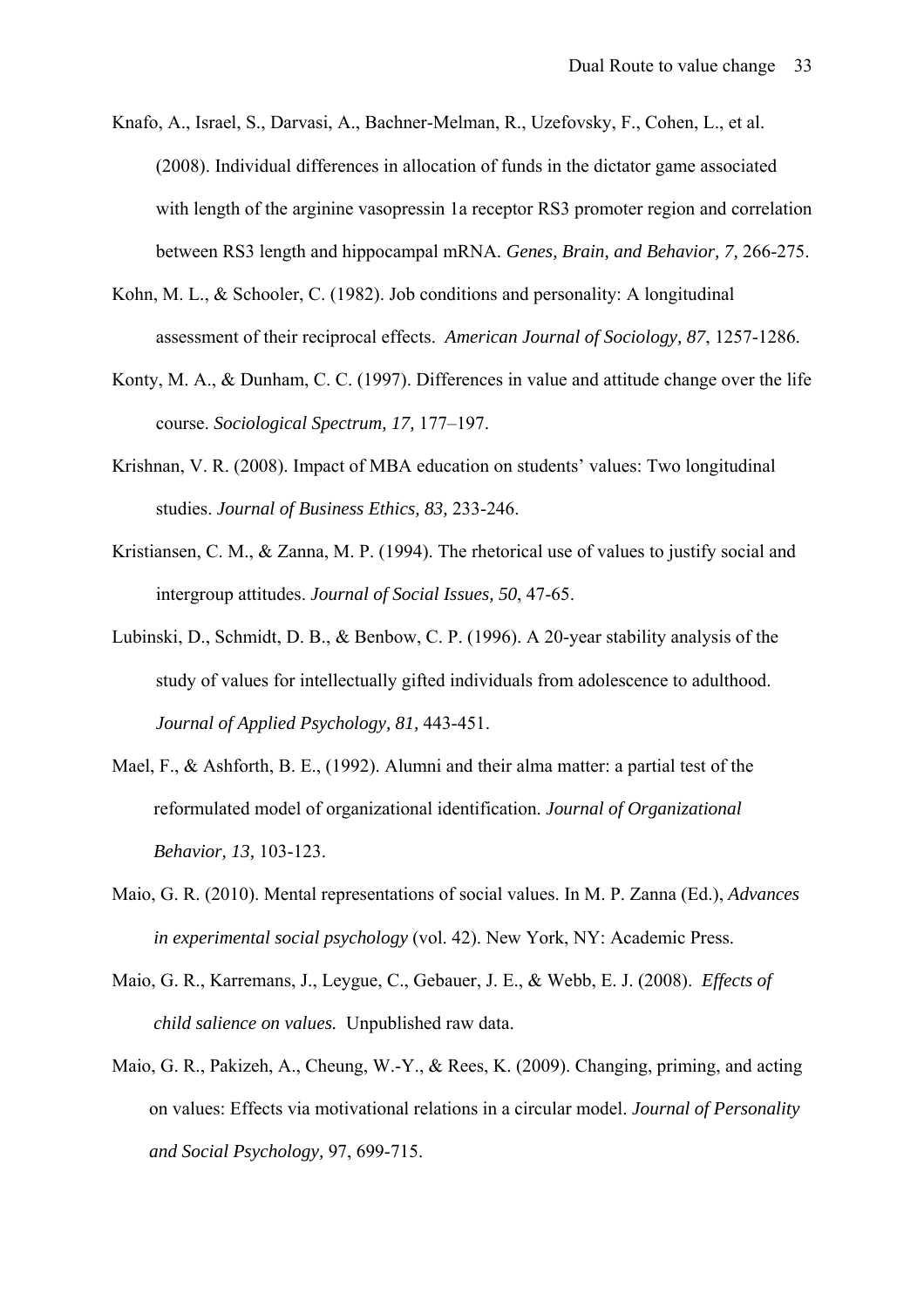Maio, G. R., & Olson, J. M. (1998). Values as truisms: Evidence and implications. *Journal of Personality and Social Psychology, 74,* 294-311.

Marín, G., Sabogal, F., Marín, B., Oter-Sabogal, R., & Perez-Stable, E. J. (1987). Development of a short acculturation scale for Hispanics. *Hispanic Journal of Behavioral Science, 2,* 21-34.

Markus, H. & Kitayama, S. (1991). Culture and self: Implications for cognition, emotion, and motivation. *Psychological Bulletin, 102,* 72-90.

Maslow, A. H. (1954). *Motivation and personality*. New York: Harper & Row.

- Matsumoto, D., Kudoh, T., & Takeuchi, S. (1996). Changing patterns of individualism and collectivism in the United States and Japan. *Culture and Psychology, 2*, 77–107.
- McCrae, R. R., & Costa, P. T. Jr. (1997).Conceptions and correlates of Openness to Experience. In R. Hogan, J. A. Johnson, & S. R. Briggs (Eds.), *Handbook of personality psychology* (pp. 826-848). San Diego, CA: Academic Press.
- McCrae, R. R., Costa, P. T. Jr., Hřebíčková, M., Urbánek, T., Martin, T. A., Oryol, V. E., Rukavishnikov, A. A., & Senin, I. G. (2004). Age differences in personality traits across cultures: Self-report and observer perspectives. *European Journal of Personality*, *18*, 143-157.
- Meglino, B. M., & Ravlin, E. C. (1998). Individual values in organizations: Concepts, controversies, and research. *Journal of Management, 24,* 351-389.
- Nafstad, H. E., Blakar, R. M., Carlquist, E., Phelps, J. M., & Rand-Hendriksen, K. (2007). Ideology and power: The influence of current neo-liberalism in society. *Journal of Community and Applied Social Psychology, 17*, 313-327.
- Nguyen, A.-M. D., & Benet-Martínez, V. (2007). Biculturalism unpacked: Components, individual differences, measurement, and outcomes. *Social and Personality Psychology Compass, 1,* 101-114.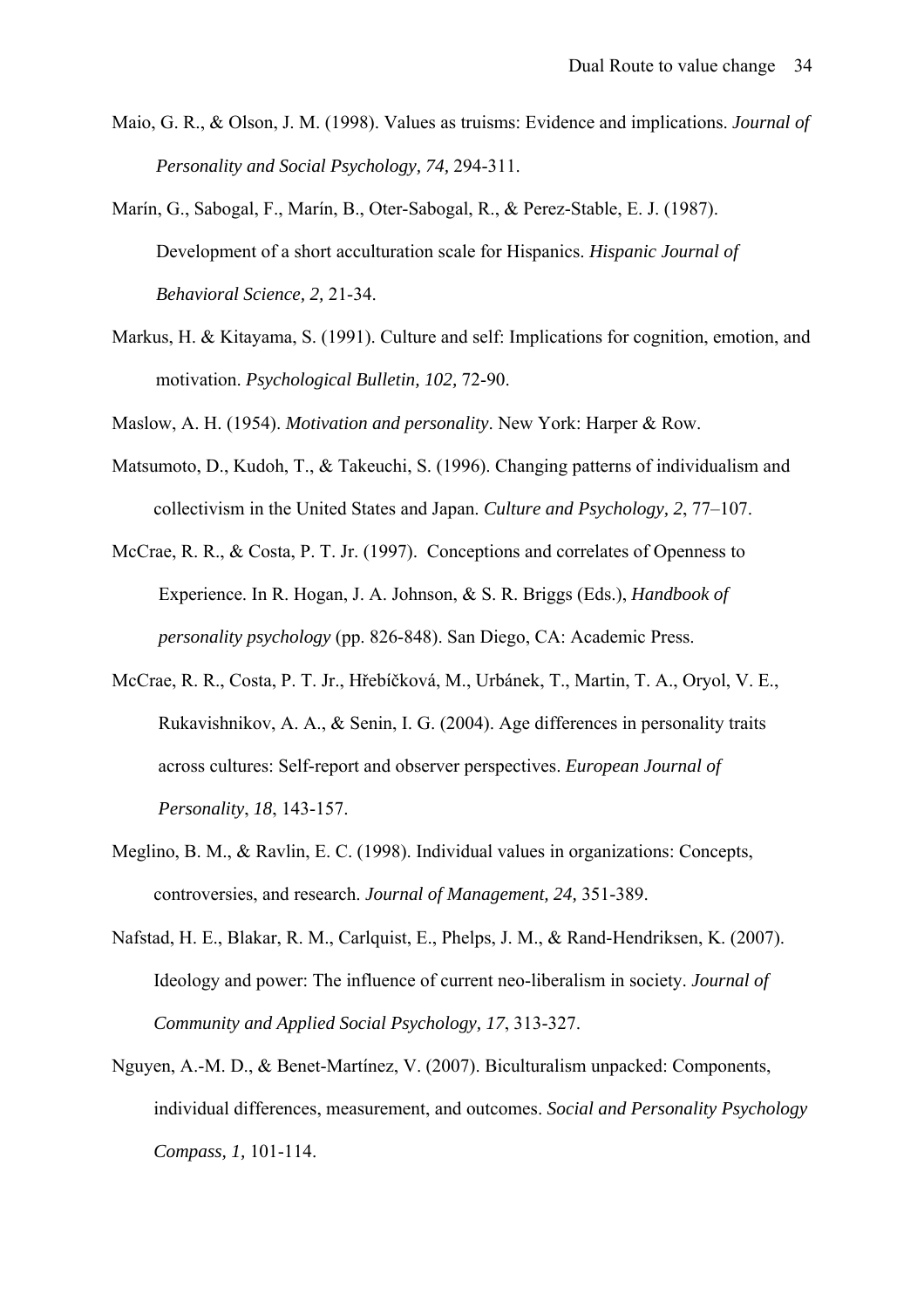- Olmeda, E. L. (1979). Acculturation: A psychometric perspective. *American Psychologist, 34,* 1061-1070.
- Petty, R. E., & Cacioppo, J. T. (1986). *Communication and persuasion central and peripheral routes to attitude change*. New York: Springer-Verlag.
- Ralston, D.A., Cunniff, M.K., & Gustafson, D. J. (1995). Cultural accommodation: The effect of language on values of bilingual Hong Kong Chinese managers. *Journal of Cross-Cultural Psychology, 26,* 714-727.
- Ramirez-Esparza, N., Gosling, S., Benet-Martínez, V., Potter, J. & Pennebaker, J. (2006). Do bilinguals have two personalities? A special case of cultural frame-switching. *Journal of Research in Personality, 40,* 99-120.
- Roberts, B. W., & Mroczek, D. (2008). Personality trait change in adulthood. *Current Directions in Psychological Science, 17,* 31-35.
- Roccas, S., & Sagiv, L. (2010). Personal values and behavior : Taking the cultural context into account. *Social and Personality Psychology Compass, 4,* 30–41.
- Roccas, S., Sagiv, L., Schwartz, S. H., & Knafo, A. (2002). The Big Five personality factors and personal values. *Personality and Social Psychology Bulletin, 28,* 789-801.
- Rohan, M. J. (2000). A rose by any name? The values construct. *Personality and Social Psychology Review, 4,* 255-277.
- Rokeach, M. (1968). *Beliefs, attitudes, and values*. San Francisco: Jossey-Bass.
- Rokeach, M. (1973). *The nature of human values*. New York: Free Press.
- Saks, A. M., & Ashforth, B. E. (1997). Organizational socialization: Making sense of the past and present as a prologue for the future. *Journal of Vocational Behavior, 51*, 234-279.
- Schwartz, S. H. (1992). Universals in the content and structure of values: Theoretical advances and empirical tests in 20 countries. In M. Zanna (Ed.), *Advances in experimental social psychology* (vol. 25, pp. 1-65). New York, NY: Academic Press.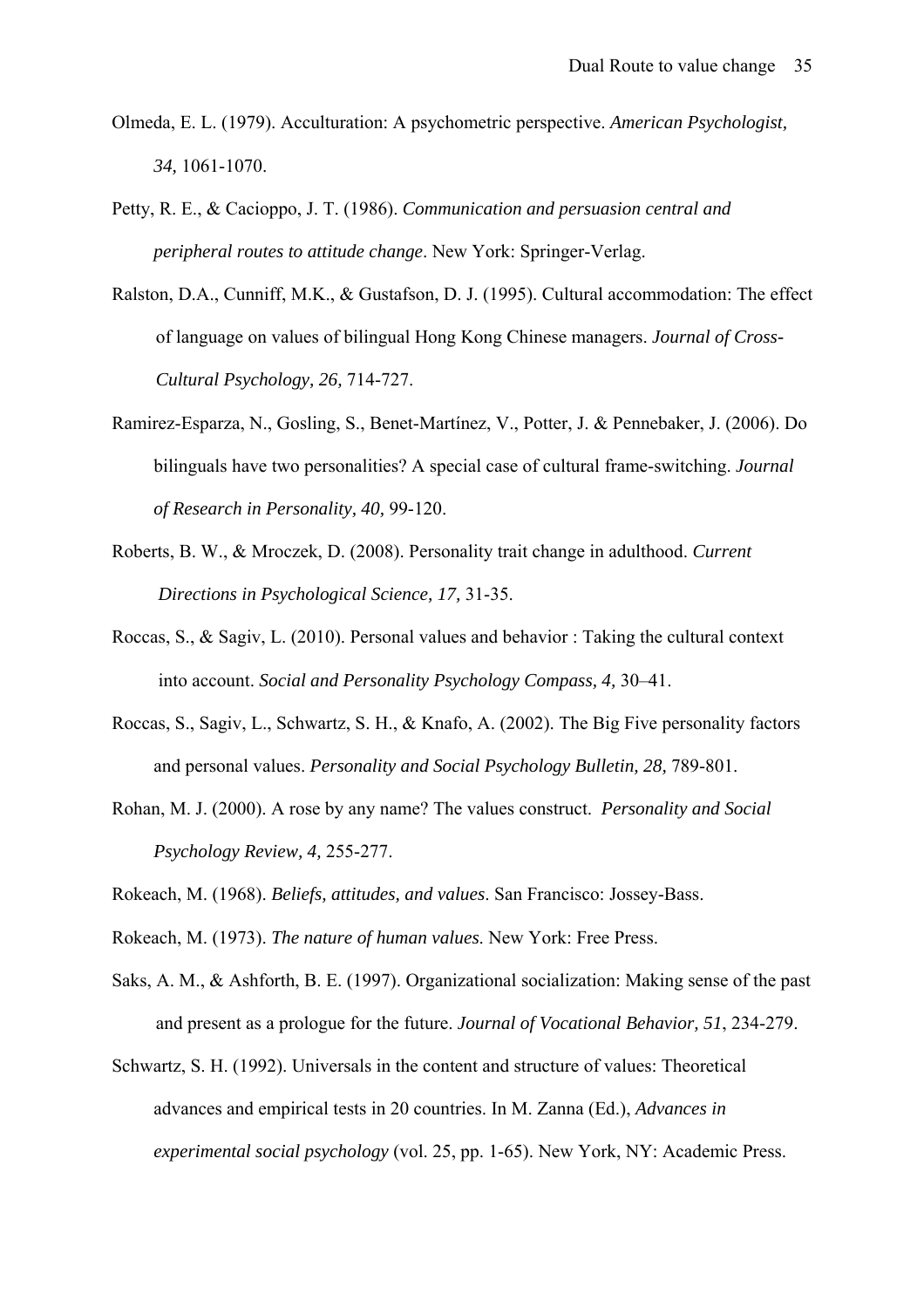- Schwartz, S. H. (1996). Value priorities and behavior: Applying a theory of integrated value systems. In C. Seligman, J. M. Olson, & M. P. Zanna (Eds.), *The Ontario Symposium: Vol. 8. The psychology of values* (pp. 1-24). Hillsdale, NJ: Erlbaum.
- Schwartz, S. H. (2004). Mapping and interpreting cultural differences around the world. In H. Vinken, J. Soeters, & P Ester (Eds.), *Comparing cultures, dimensions of culture in a comparative perspective* (pp.43-73). Leiden, The Netherlands: Brill.
- Schwartz, S. H. (2005). Robustness and fruitfulness of a theory of universals in individual human values. In A. Tamayo & J. B. Porto (Eds.), *Valores e comportamento nas organizaç Atoes [Values and behavior in organizations]* (pp. 56–95). Petrópolis, Brazil: Vozes.
- Schwartz, S., & Bardi, A. (1997). Influences of Adaptation to Communist Rule on Value Priorities in Eastern Europe. *Political Psychology, 18,* 385-410.
- Schwartz, S. H., & Bilsky, W. (1987). Toward a universal psychological structure of human values. *Journal of Personality and Social Psychology, 53*, 550 562.
- Sheldon, K. M. (2005). Positive value change during college: Normative trends and individual differences. *Journal of Research in Personality, 39*, 209-223.
- Steinberg, L. (2008). *Adolescence* (8th ed.). New York: McGraw-Hill.
- Verkasalo, M., Goodwin, R & Bezmenova, I. (2006) Value change following a major terrorist incident: Finnish adolescent and student values before and after  $11<sup>th</sup>$  September 2001. *Journal of Applied Social Psychology, 36,* 144-60.
- Wegener, D. T., & Carlston, D. E. (2005). Cognitive processes in attitude formation and change. In D. Albarracín, B. T. Johnson, & M. P. Zanna (Eds.), *The handbook of attitudes* (pp. 493-542). Mahwah, NJ: Erlbaum.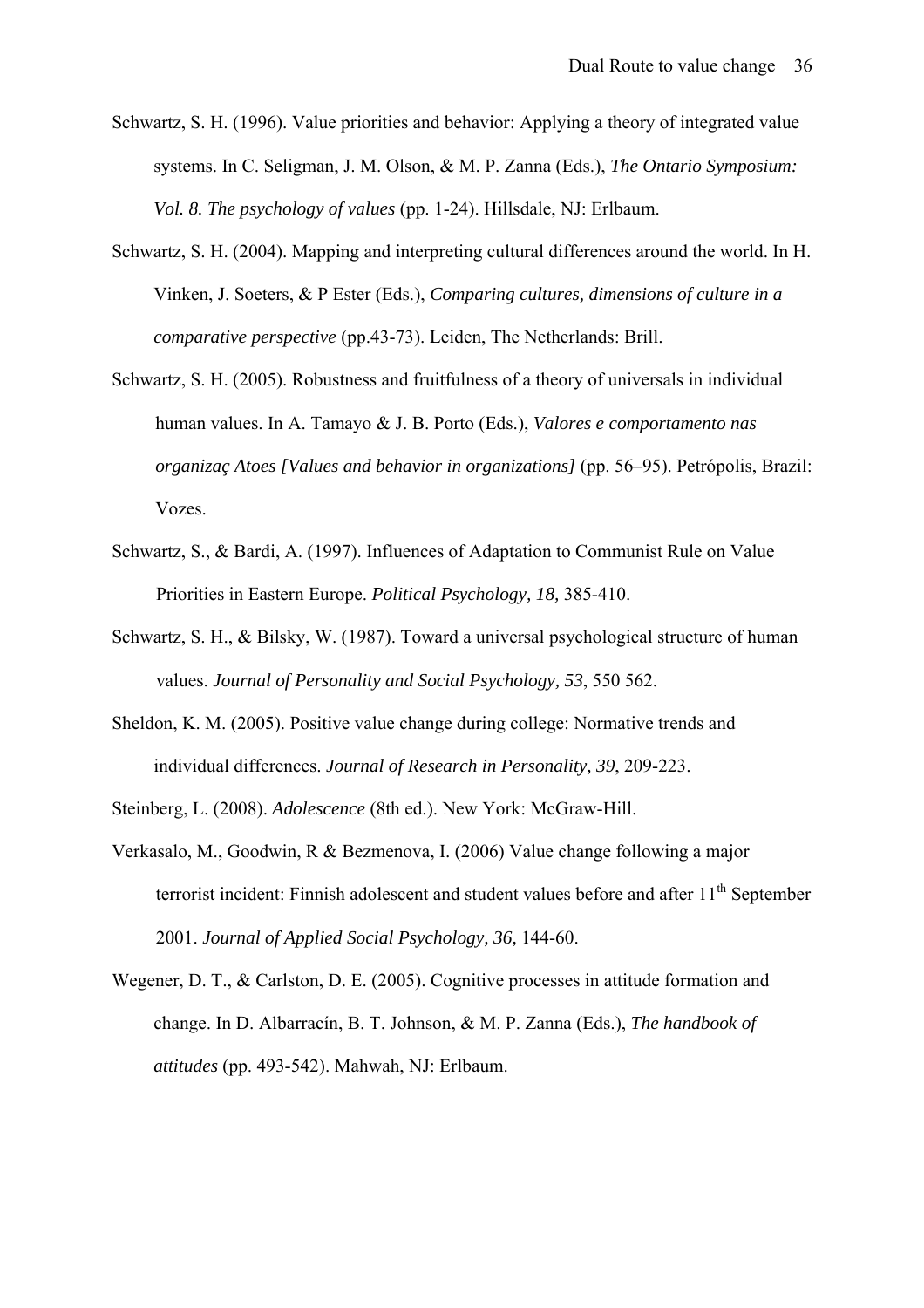#### Author Note

 Anat Bardi, Department of Psychology, Royal Holloway University of London, UK. Robin Goodwin, Brunel University, Uxbridge, UK.

 Work on this paper started when the first author was at the University of Kent, UK. We thank Colin Fraser, Ana Guinote, Rusi Jaspal, Shalom Schwartz, Linda Tip, and Hanna Zagefka for their valuable suggestions.

 Correspondence concerning this article should be addressed to Anat Bardi, Department of Psychology, Royal Holloway University of London, Egham, Surrey TW20 0EX, UK. Email: Anat.Bardi@rhul.ac.uk.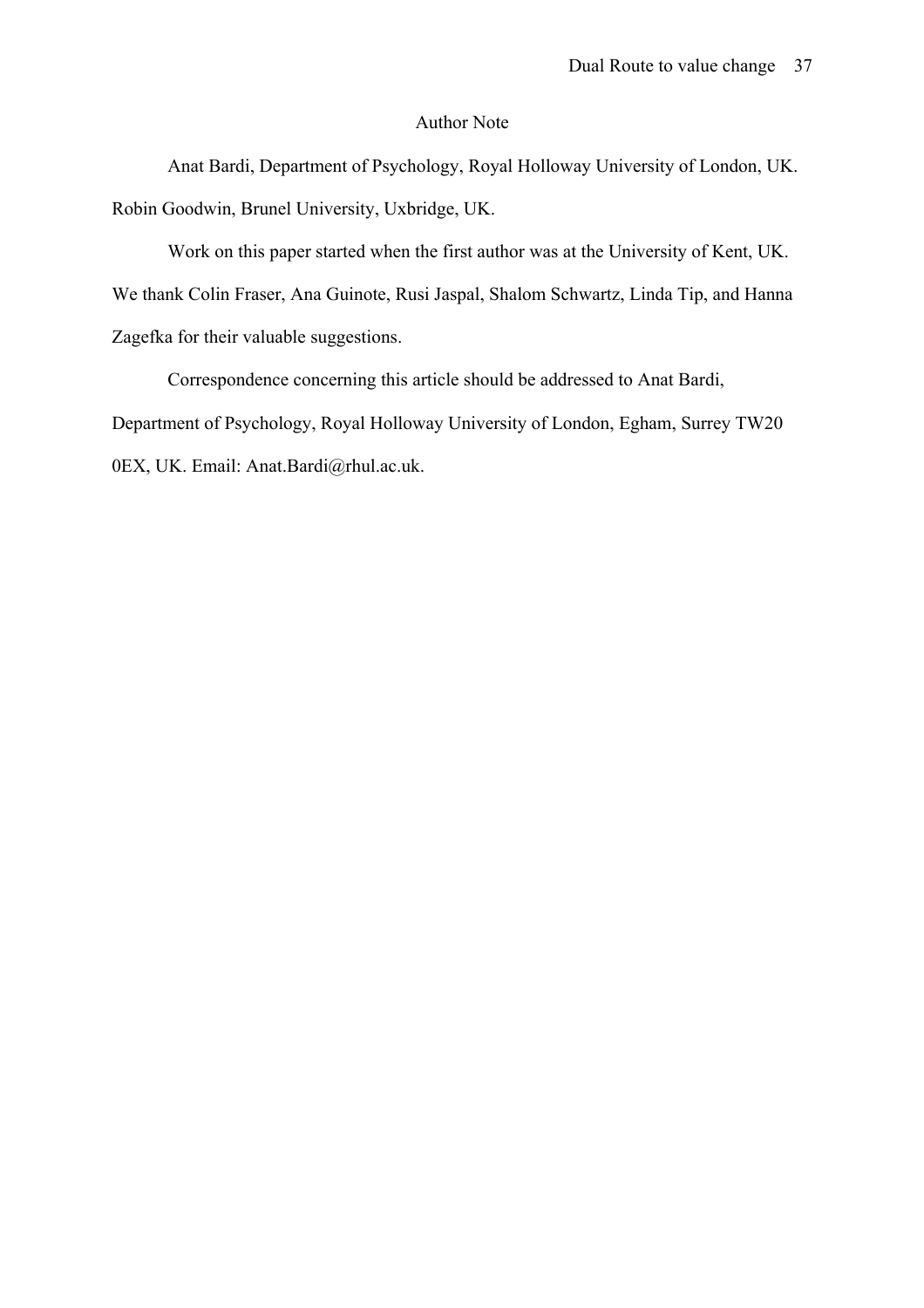# **Figure Caption**

*Figure 1*. Proposed model of value change.